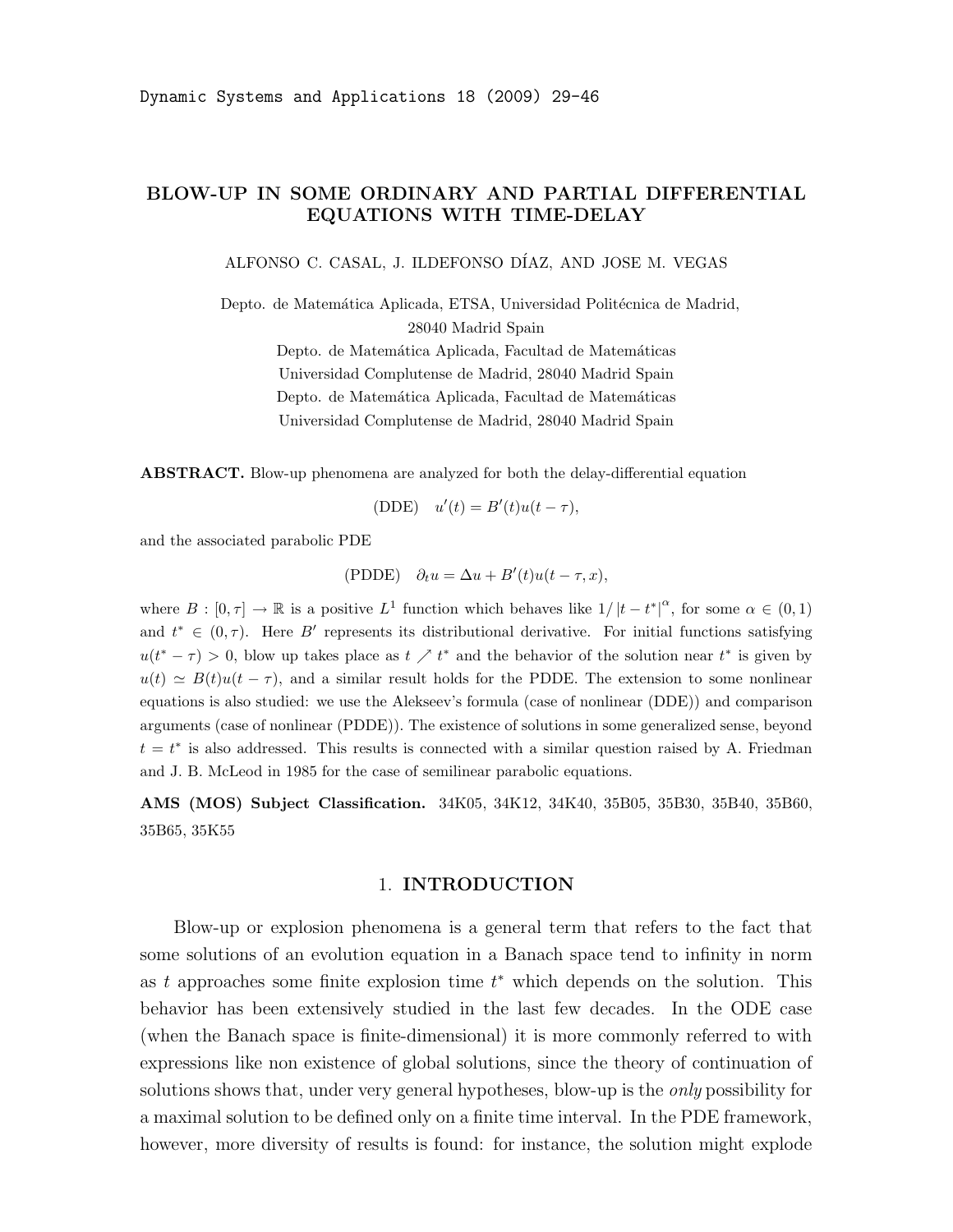in some norm but not on others (shock waves), or might explode at some points of the spatial domain but not on others, and so on. An extensive bibliography is available. Let us just mention [1] and [14], and the references indicated for semilinear equations at the end of this section.

The relation of blow-up and time delay has not been studied in detail, and the purpose of this paper is to give a class of delay equations (both ODE and PDE) in which this phenomenon appears. The authors (see  $[4]$ ) have done a similar analysis for the "opposite" situation, namely, finite-time extinction, in which some (nonzero) solutions vanish identically after some finite "extinction time". Some of the techniques used are similar in both cases, but there are important differences. The first of these comes from the very nature of blow-up and how "infinity" is involved, which requires analyzing some technical aspects of the regularity properties of the solution and which is not necessary in finite-time extinction processes, except for the fact that non-Lipschitz functions are usually involved. The second difference is that the structure of the equation enables us to apply delay-PDE comparison techniques which are not usually available in the extinction phenomenon.

We first analyze the delay-differential equation

(1.1) 
$$
\text{(DDE)} \quad \begin{cases} u'(t) = B'(t)u(t-\tau), & 0 < t, \\ u(\theta) = \xi(\theta) \text{ given}, & -\tau \le \theta \le 0, \end{cases}
$$

and then some delay-PDEs of the type

(1.2) 
$$
(P_N) \quad \begin{cases} \frac{\partial u}{\partial t} - \Delta u = B'(t)u(t-\tau, \mathbf{x}), & (t, \mathbf{x}) \in (0, +\infty) \times \Omega, \\ \frac{\partial u}{\partial n}(t, \mathbf{x}) = 0, & (t, \mathbf{x}) \in (0, +\infty) \times \partial\Omega, \\ u(\theta, \mathbf{x}) = \xi(\theta, \mathbf{x}), & (\theta, \mathbf{x}) \in (-\tau, 0) \times \Omega, \end{cases}
$$

where  $B : [0, \tau] \to \mathbb{R}$  is a positive  $L^1$  function which behaves like  $1/|t-t^*|^{\alpha}$ , for some  $\alpha \in (0,1)$  and  $t^* \in (0,\tau)$ , and B' represents its distributional derivative. In (DDE), initial functions with  $u(t^* - \tau) > 0$  blow up like  $B(t)u(t - \tau)$  as  $t \nearrow t^*$ , and a similar result holds for the PDDE due to the applicability of comparison arguments. Other boundary conditions can be studied in the same way, but have been omitted for simplicity.

The extension to some nonlinear equations is also studied: we use the Alekseev's formula for

(1.3) 
$$
(NLDDE)\begin{cases}u'(t) = f(t, u(t)) + B'(t)g(t, u(t-\tau)), 0 < t\\u(\theta) = \xi(\theta), \tau \le \theta \le 0,\end{cases}
$$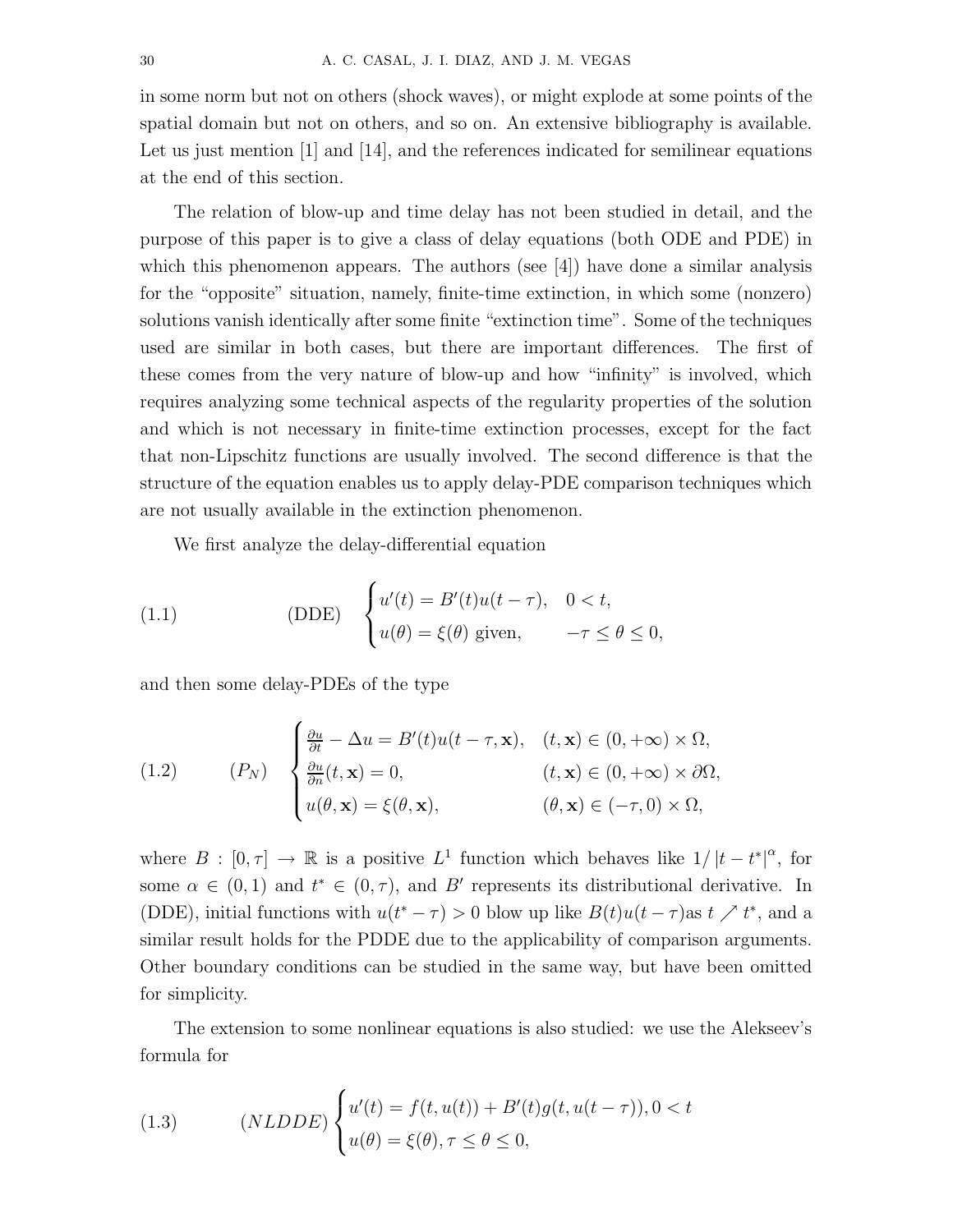where f is  $C^2$  and g is  $C^1$  (see subsection 2.7) and some comparison arguments, for the case of

$$
(NLP_N) \quad \begin{cases} \frac{\partial u}{\partial t} - \Delta u = f(t, u(t, x), u(t - \tau, x)), & (t, x) \in (0, +\infty) \times \Omega, \\ \frac{\partial u}{\partial n}(t, x) = 0, & (t, x) \in (0, +\infty) \times \partial\Omega, \\ u(\theta, x) = \xi(\theta, x), & (\theta, x) \in (-\tau, 0) \times \Omega, \end{cases}
$$

(see subsection 3.2).

The possibility of extending these blow-up solutions beyond the explosion time t ∗ , that is, the question of existence of solutions in some generalized sense in the whole interval [0, T], when  $T > t^*$ , is much more delicate.

It seems that this type of questions was raised by first time in Friedman and McLeod [8] when analyzing blow-up properties of solutions of the semilinear equation

(1.4) 
$$
(SP) \begin{cases} \frac{\partial u}{\partial t} - \Delta u = |u|^{p-1} u, & \text{in } (0, +\infty) \times \Omega, \\ u = 0, & \text{on } (0, +\infty) \times \partial\Omega, \\ u(0, \mathbf{x}) = u_0(\mathbf{x}), & \text{on } \Omega. \end{cases}
$$

They consider the case in which  $p > 1$  and  $u_0 \in L^{\infty}(\Omega)$  such that

$$
\lim_{t\uparrow T_{\max}}\|u(t,\cdot)\|_{L^\infty}=+\infty
$$

for some  $T_{\text{max}} < +\infty$ . The open question raised in [8] is to know if  $||u(t, \cdot)||_{L^q}$  remains bounded as  $t \uparrow T_{\text{max}}$  for q in the "subcritical case," i.e. for q such that  $1 \le q \le \frac{N(p-1)}{2}$ 2 (it is known that the answer is negative if  $q > \frac{N(p-1)}{2}$ : [8], [3] and its references). For a very complete survey on the blow-up phenomenon results for the semilinear problem  $(SP)$  until 1995 we send the reader to the monograph [16]. Many other more recent results are available today in the literature (see, e.g. the papers [18], [5] and their references). We also mention that many sufficient conditions on  $\Omega$ ,  $u_0$ , p and N implying that the explosion region  $\{x \in \Omega : u(x, t) \uparrow +\infty \text{ when } t \uparrow T_{\text{max}}\}\$ is confined to a proper subset of  $\Omega$  are well-known for the semilinear problem  $(SP)$  (see the above indicated references and specially the extension to quasilinear equations made in  $|16|$ ).

We define generalized solution by means of the following integral identity in a suitable space of functions on  $\Omega$ 

$$
(1.5) \quad u(t) = e^{At}\xi(0) + B(t)\xi(t-\tau) + \int_0^t e^{A(t-s)}B(s) \left[ -A\xi(s-\tau) + \xi'(s-\tau) \right] ds,
$$

where A is the abstract operator associated to  $-\Delta$  with Neumann boundary conditions and  $e^{At}$  is the associated semigroup, and give sufficient conditions for the integral to exist beyond  $t = t^*$  (for instance on  $[0, \tau]$ ).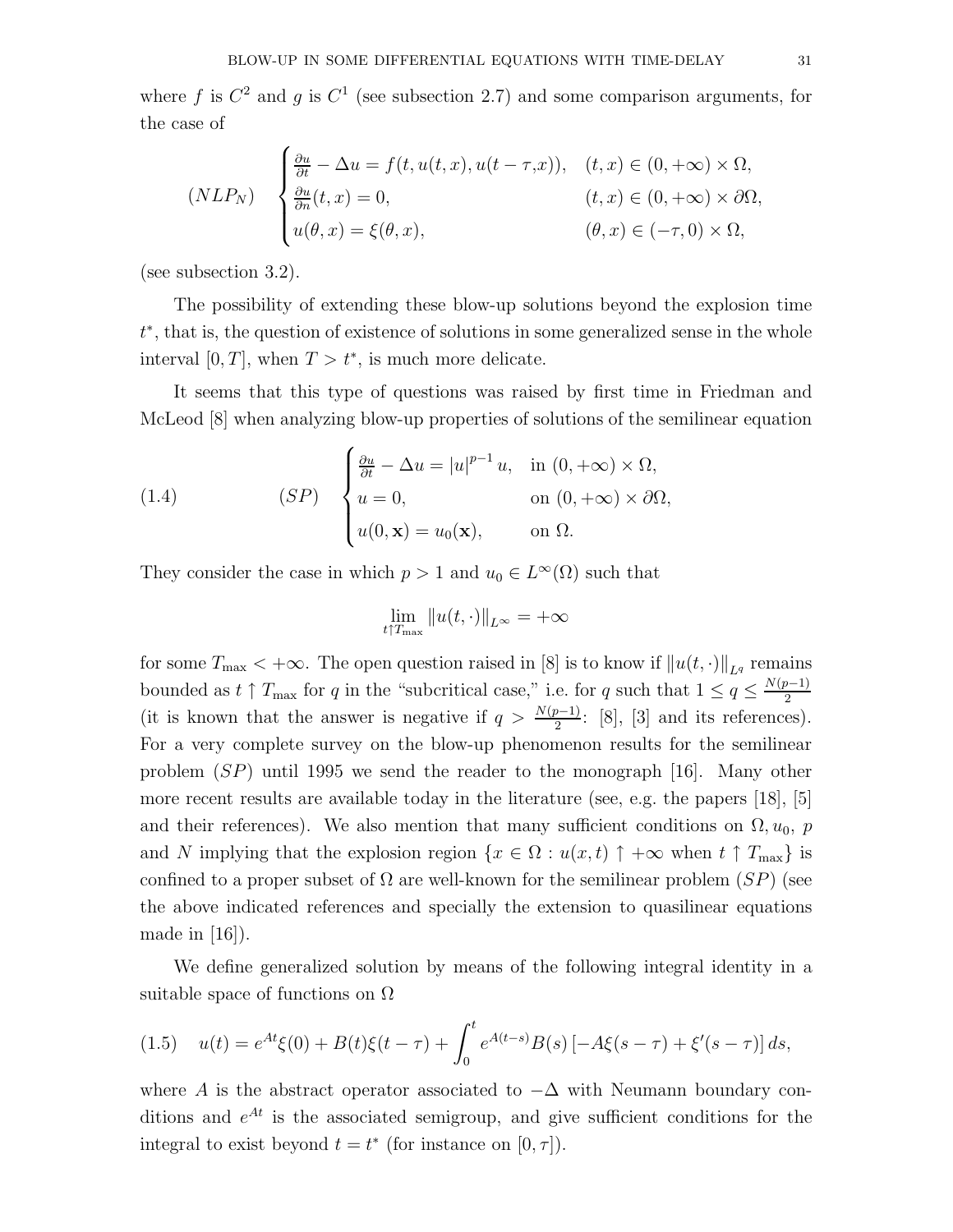# 2. SETTING OF THE PROBLEM

subsectionPreliminary analysis

Let  $t^* > 0$ , let  $b : [0, t^*) \to \mathbb{R}$  be a continuous function such that  $b(t) \geq 0$  on  $[0, t^*)$  and assume that b "blows up" at  $t^*$ , that is,  $b(t) \to \infty$  as  $t \nearrow t^*$ . Consider the delay differential equation (DDE)

(2.1) 
$$
\begin{cases} u'(t) = b(t)u(t-\tau), & \text{for } 0 \le t < t^*, \\ u(\theta) = \xi(\theta), & \text{for } -\tau \le \theta \le 0, \end{cases}
$$

where  $\tau > t^*$  is a given delay and  $\xi$  represents the "history" or "initial function", which is usually assumed to be continuous on  $[-\tau, 0]$ , although other function spaces can also also be considered. For a general study of this type of equations see [11].

If  $\xi(t) \equiv \xi \in \mathbb{R}$  is a nonzero constant, then direct integration of both sides of equation (2.1) gives

(2.2) 
$$
u(t) = u(t, \xi) = u(0) + \int_0^t b(s)\xi ds = \xi(1 + B(t)), \quad 0 \le t < t^*,
$$

where we have denoted  $B(t) = \int_0^t b(s)ds$ . If b is integrable on  $(0, t^*)$  then  $B(t^*)$  $\lim_{t \to t^*} B(t)$  exists. Otherwise, u blows up at  $t^*$  but the singularity of the solution is weaker than that of  $b$ , a fact that reminds the "smoothing effect" usually found on delay equations.

If the initial condition  $\xi$  is not constant and if  $\xi(t^*-\tau) > 0$ , then  $\xi(t) \geq \xi(t^*-\tau)/2$ on some interval  $[t^* - \tau - \delta, t^* - \tau]$  (where  $0 < \delta < t^*$ ) and we may write for  $t \in [0, t^*)$ :

(2.3) 
$$
u(t) = u(t, \xi) = u(t^* - \delta) + \int_{t^* - \delta}^{t} b(s)\xi(s - \tau)ds \ge
$$

$$
\ge u(t^* - \delta) + \frac{\xi(t^* - \tau)}{2} [B(t) - B(t^* - \delta)]
$$

which implies that,  $u(t,\xi)$  blows up at  $t^*$  like  $B(t)$  as before. Obviously, if  $\xi(t^*-\tau)$ 0, the product  $b(t)\xi(t-\tau)$  may be integrable or not on  $(0, t^*)$ , depending on the (fractional) order of  $t^* - \tau$  as a zero of  $\xi$ . If  $\xi$  is  $C^1$ , for instance, the order will be an integer and the product will certainly be integrable.

If the function b is also defined and is continuous for  $t > t^*$ , it is natural to ask whether the solution itself can be continued beyond  $t^*$  in some sense. In other words, can the formal integral expression

$$
u(t,\xi) = \xi(0) + \int_0^t b(s)\xi(s-\tau)ds, \quad 0 \le t \le \tau,
$$

be considered a as an "integralsolution" of some kind, defined on the whole interval  $[0, \tau]$ ? This is the real difficulty, since continuation beyond  $\tau$  is always possible as long as b remains continuous.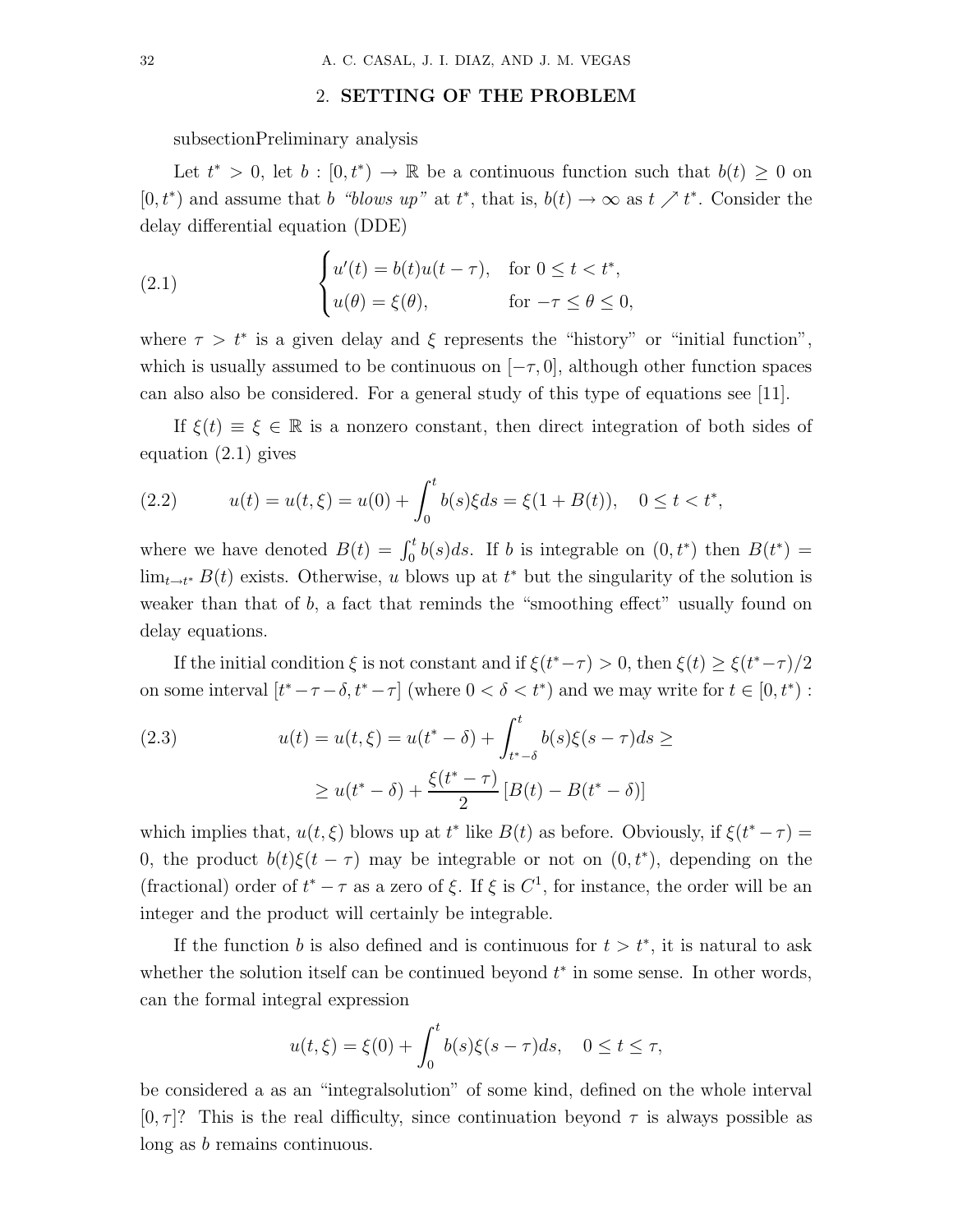Let us start again with constant initial functions  $\xi(t) \equiv \xi$ . If  $B \in L^p(0, \tau)$  for some  $p \in [1,\infty]$ , the function

$$
u(t,\xi) = \xi(1 + B(t)),
$$

is a well-defined  $L^p$  function. For a general continuous initial  $\xi$ , the function

$$
u(t,\xi) = \xi(0) + \int_0^t b(s)\xi(s-\tau)ds, \quad 0 \le t \le \tau,
$$

is also well defined and belongs to the same  $L^p$  class as B does, it is also  $C^1$  except a  $t = t^*$  and satisfies the differential equation for all  $t \in [0, \tau]$  except for  $t^*$ .

Of course, one could define an integral solution to be just that, but it is clear that further analysis is necessary in order to justify such a procedure. This is the purpose of the next section, which deals with primitives  $B(t)$  only assumed to be in  $L^p(0,\tau)$ , thus allowing for infinitely many singularities and other more complicated situations.

2.1. The basic equation. Let  $B \in L^p(0, \tau)$  such that  $B' \notin L^1_{loc}(0, \tau)$ , where  $B'$  is to be understood in the sense of distributions. Without loss of generality we will assume that  $B(0) = 0$ .

We consider the retarded functional differential equation

(2.4) 
$$
\begin{cases} u'(t) = B'(t)u(t-\tau), & 0 < t < \tau, \\ u(\theta) = \xi(\theta), & \tau \le \theta \le 0, \end{cases}
$$

where  $\xi$  is a given initial function whose smoothness properties will be discussed below. For the time being we will concentrate on the initial "basic interval"  $[0, \tau]$ .

As discussed in the previous section, if B is  $C^1$  except for a singularity  $t^* \in (0, \tau)$ . for instance

(2.5) 
$$
B(t) = 1/|t - t^*|^{\alpha}, \text{ where } 0 < \alpha < 1,
$$

we can integrate both sides, thus obtaining

(2.6) 
$$
u(t) = \xi(0) + \int_0^t B'(s)\xi(s-\tau)ds,
$$

but, in general, this formula will make sense only for  $t \in [0, t^*)$  because the product  $B'(t)\xi(t-\tau)$  need not be integrable. In fact, it will *never* be integrable for nonzero constants  $\xi$ . As mentioned above, in order to get a better understanding of the problem and check whether the solution can be continued "beyond" the singular point t ∗ in a meaningful way we need to give a more precise meaning to the right-hand side of (2.4). A standard strategy in the theory of differential equations with discontinuous right-hand sides (see Filippov [9]) is to try to transform the equation into another with integrable discontinuities, that is, a "Caratheodory form", as follows.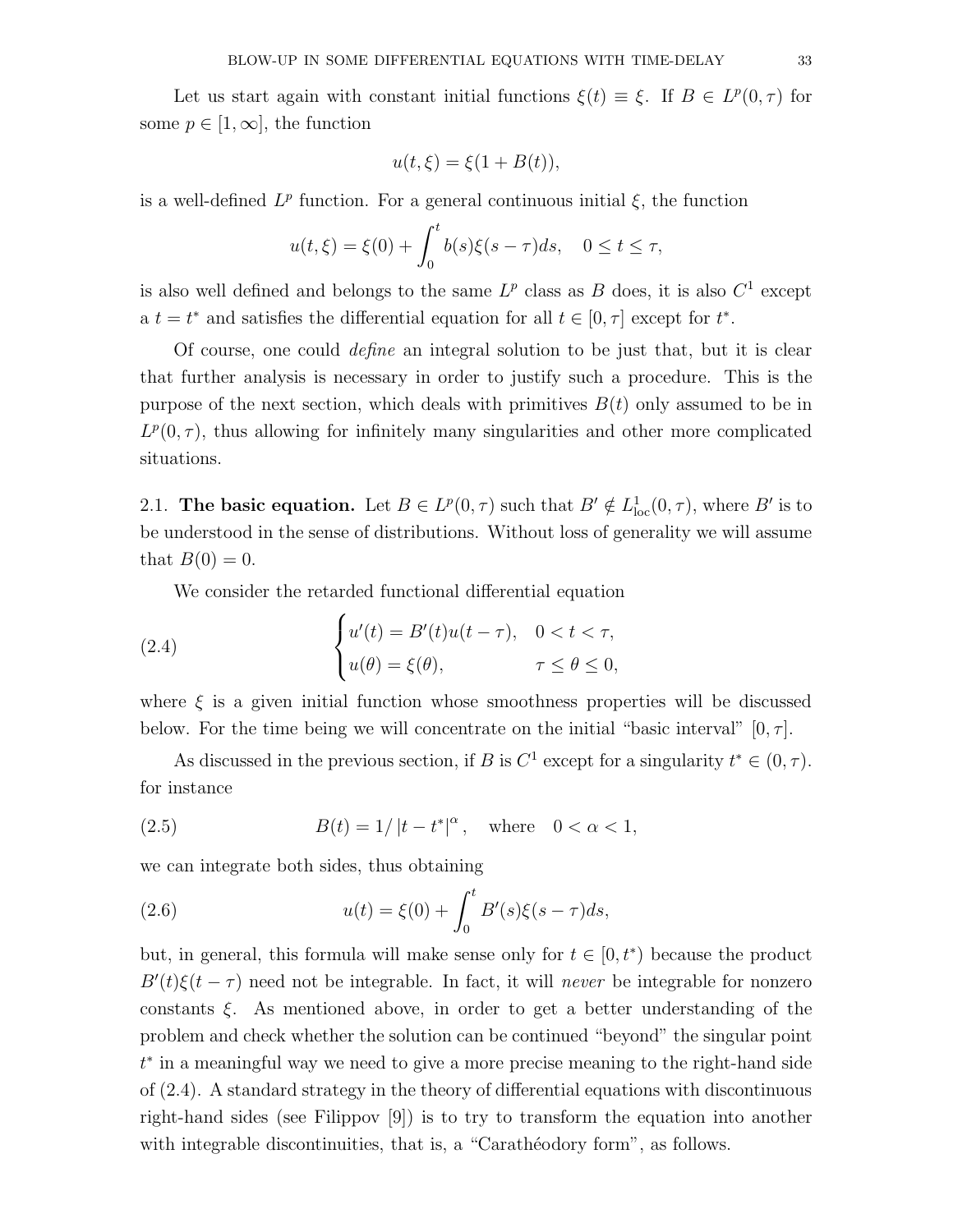#### 2.2. Equivalent neutral equation. By writing

(2.7) 
$$
B'(t)u(t-\tau) = [B(t)u(t-\tau)]' - B(t)u'(t-\tau),
$$

equation (2.4) becomes

(2.8) 
$$
\begin{cases} \frac{d}{dt} [u(t) - B(t)u(t-\tau)] = -B(t)u'(t-\tau), & t > 0, \\ u(\theta) = \xi(\theta), & \tau \le \theta \le 0, \end{cases}
$$

which is a **neutral** differential-delay equation. Integrating (formally) both sides of  $(2.4)$  on  $[0, \tau]$  and taking into account the (nonessential) assumption  $B(0) = 0$  we obtain

(2.9) 
$$
u(t) = \xi(0) + B(t)\xi(t-\tau) - \int_0^t B(s)\xi'(s-\tau)ds, \quad 0 \le t \le \tau
$$

which gives an explicit representation of the solution in terms of the initial function. Of course, this is just the standard "method of steps" as long as the integral in the right-hand side is defined. As is usual in neutral FDE's, more smoothness in the initial function is required than in the retarded case. Since  $B \in L^p(0, \tau)$ , the hypothesis  $\xi' \in L^q(-\tau,0)$   $(1/p+1/q=1)$  will be enough. We have just proved the following result:

Theorem 2.1.  $p(0, \tau)$ . Then, for every  $\xi \in W^{1,q}(0, \tau)$  (where  $1/p +$  $1/q = 1$ ) the Cauchy problem (2.8) has a unique solution given by the identity

(2.10) 
$$
u(t) = \xi(0) + B(t)\xi(t-\tau) - \int_0^t B(s)\xi'(s-\tau)ds, \quad 0 \le t \le \tau,
$$

Therefore  $u \in L^p(0, \tau)$  and  $u(t) - B(t)\xi(t-\tau)$  is an absolutely continuous function and we may write symbolically

(2.11) 
$$
u(t) = B(t)\xi(t-\tau) + AC,
$$

where " $AC$ " means "an absolutely continuous function". As a consequence, the singularities of the solution on  $[0, \tau]$  are also singularities of B

2. In particular, let  $t^* \in (0, \tau)$ ,  $0 < \alpha < 1$ , let m be continuous on  $[0, \tau]$  and let

(2.12) 
$$
B(t) = \frac{a}{|t - t^*|^{\alpha}} + m(t),
$$

If the initial function  $\xi$  satisfies  $\xi(t^* - \tau) \neq 0$ , then  $t^*$  is also a singularity of u and

(2.13) 
$$
u(t) \simeq \frac{a}{|t - t^*|^\alpha} \xi(t^* - \tau), \quad as \ t \to t^*,
$$

is an asymptotic expansion of  $u$  near  $t^*$ .

3. If  $|\xi(t^* - \tau - t)| \leq C |t^* - \tau - t|^{\alpha}$  near  $t^*$ , then u is bounded near  $t^*$ .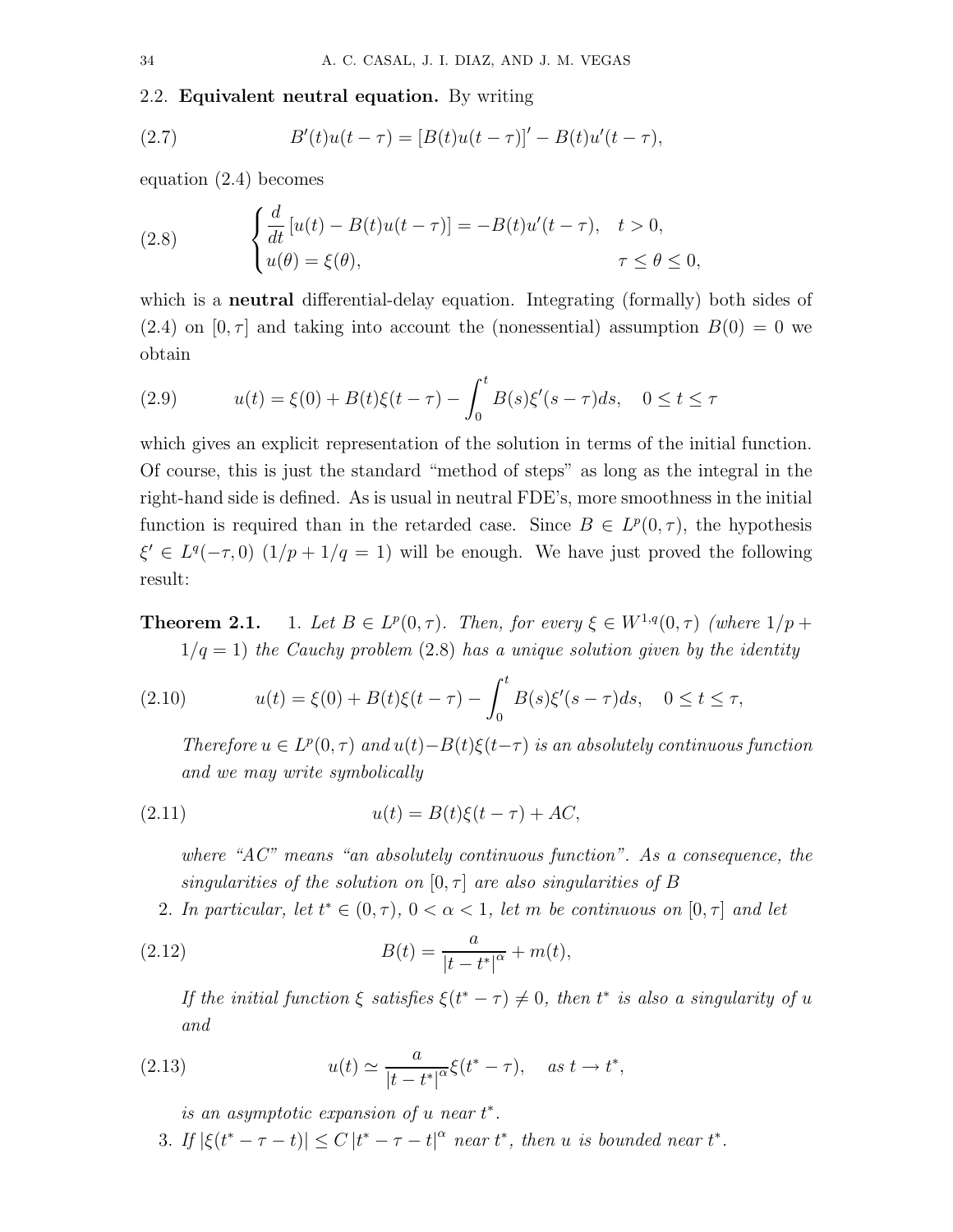2.3. Solutions without Singularities. Following on point 3 of the previous theorem, let us concentrate again on the single-singularity case as above:

(2.14) 
$$
B(t) = \frac{a}{|t - t^*|^{\alpha}} + m(t), \quad t \in [0, \tau],
$$

with  $t^* \in (-\tau, 0)$ ,  $\alpha \in (0, 1)$  and m continuous. For any  $\gamma > \alpha$  let us consider the following class of initial values:

(2.15) 
$$
E_{\gamma} = \{ \xi \in W^{1,q}(-\tau,0) : \text{There exists } C > 0 \text{ such that}
$$

$$
|\xi(t^* - \tau - \theta)| \le C |t^* - \tau - \theta|^{\gamma} \text{ for all } \theta \in [-\tau,0] \}.
$$

Because of the Sobolev embedding  $W^{1,q}(-\tau,0) \subset C[-\tau,0], E_{\gamma}$  is a closed subspace of  $W^{1,q}(-\tau, 0)$ . We have thus the following immediate consequence of representation  $(2.10):$ 

**Proposition 2.2.** If  $\xi \in E_{\gamma}$ , the solution u of (2.8) is absolutely continuous on  $[-\tau, 0].$ 

**Remark 2.3.** If we restrict ourselves to  $C<sup>1</sup>$  initial functions (a very standard procedure in neutral delay-differential equations), the hypothesis that the exponent  $\gamma$ be strictly larger than  $\alpha$  means that the condition  $|\xi(t^* - \tau - t)| \leq C |t^* - \tau - t|^{\gamma}$  is automatically satisfied if  $t^* - \tau$  is simply a zero of  $\xi$ , and the definition of  $E_\gamma$  is much easier:

$$
E_{\gamma} \cap C^{1}([-\tau,0]) = \{ \xi \in C^{1}([-\tau,0]) : \xi(t^{*}-\tau) = 0 \},
$$

and its geometrical structure is clearer too:  $E \cap C^1([- \tau, 0])$  is just a *closed hyperplane* in  $C^1([-\tau,0])$ . These are the initial functions which generate solutions without discontinuities in  $[0, \tau]$ , and any other  $\xi \in C^1([- \tau, 0])$  may be written as  $\xi(t^*) + [\xi(t) - \xi(t^*)]$ , which means that the asymptotic expansion of  $u$  near  $t^*$  can be further simplified to  $u(t) \simeq \xi(t^*) / |t - t^*| + AC.$ 

2.4. Continuation beyond  $\tau$ . Assume that B is defined on a larger interval  $[0, T)$ , where  $T > \tau$ . As can be easily seen from the explicit formula (2.9)

(2.16) 
$$
u(t) = \xi(0) + B(t)\xi(t-\tau) - \int_0^t B(s)u'(s-\tau)ds, \quad 0 \le t \le \tau,
$$

even for very smooth  $\xi$ , if B also contains singularities on the interval  $[\tau, 2\tau]$  (for instance, if B is  $\tau$ -periodic, a very important case), the function  $B(s)u'(s-\tau)$  may not be integrable beyond  $\tau$ .

Take, for instance,  $\xi \equiv$  constant,  $1/2 \leq \alpha < 1$ ,  $B(t) = 1/|t - \tau/2|^{\alpha}$  on  $[0, \tau]$  and extended periodically to all of R. Then  $u(t) = \xi(1 + B(t)) = \xi$  on  $[0, \tau]$ , on  $[\tau, 3\tau/2)$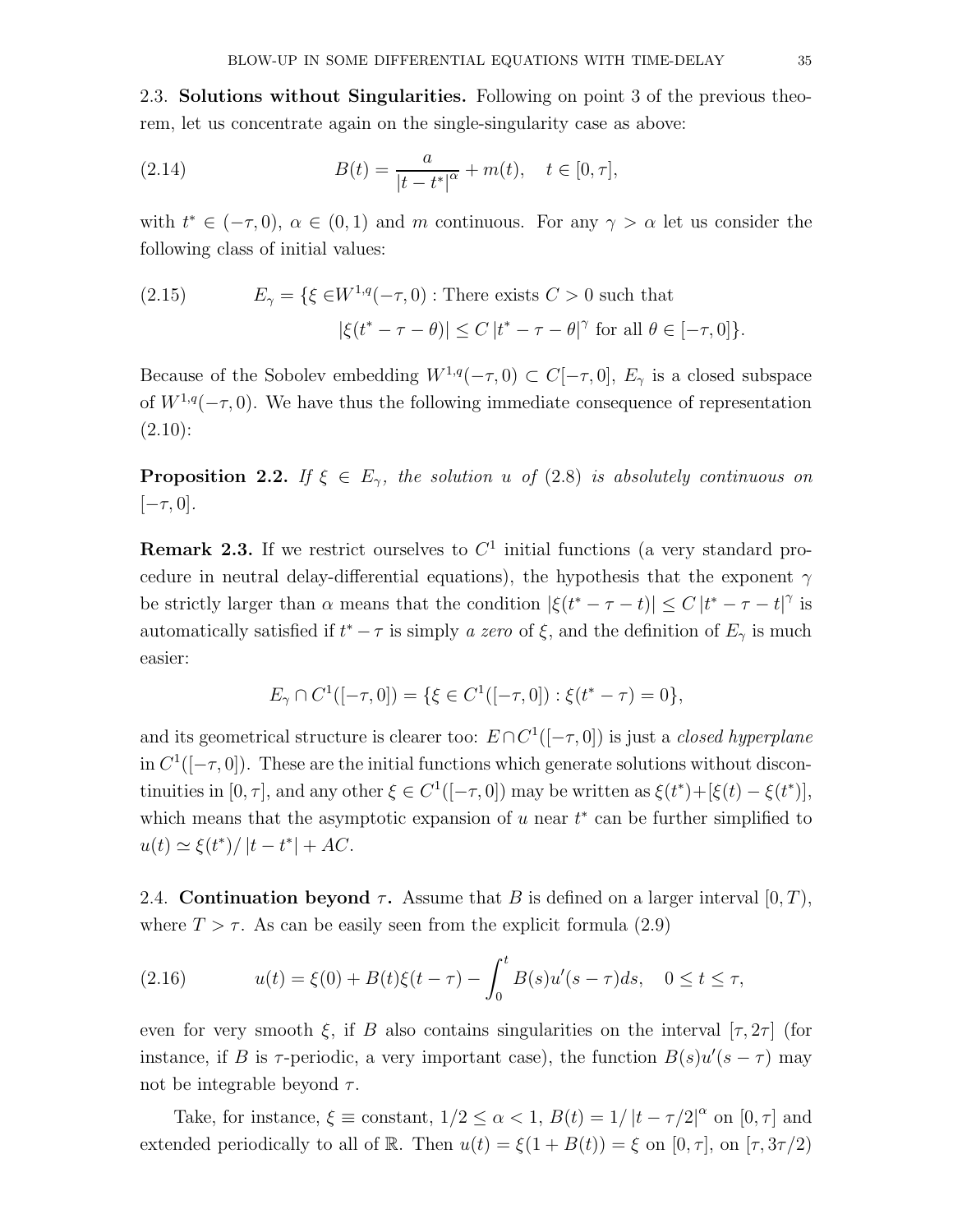the equality  $u'(t) = B'(t)u(t - \tau)$  does hold and then

(2.17) 
$$
u(t) = \xi(1 + B(\tau)) + \xi \int_{\tau}^{t} B(s)B'(s - \tau)ds
$$

$$
= \xi \left(1 + B(\tau) + \frac{1}{2}[B(t)^{2} - B(\tau)]\right), \quad \tau \le t < \frac{3\tau}{2},
$$

because of the periodicity of B. Since  $B^2$  is not integrable, the solution cannot be extended beyond  $3\tau/2$  in a meaningful way.

On the other hand, standard results of the general theory of functional differential equations imply that if B is differentiable on  $[0, T)$  except at a unique singularity  $t^*$ , the solution can be extended to all  $[0, T)$ . The following theorem is stated in a simplified situation which enables us to give a direct proof.

**Theorem 2.4.** Let  $T > \tau$  (including  $+\infty$ ),  $0 < \alpha < 1$ , let  $B_1$  be given by (2.12) and let  $m : [0, T) \to \mathbb{R}$  be continuously differentiable and let

(2.18) 
$$
B(t) = B_1(t) + m(t), \quad 0 \le t < T.
$$

Let  $\xi \in C^1([-\tau,0])$ . Then the initial value problem

(2.19) 
$$
\begin{cases} \frac{d}{dt} [u(t) - B(t)u(t-\tau)] = -B(t)u'(t-\tau), \\ u(\theta) = \xi(\theta), \quad \tau \le \theta \le 0, \end{cases}
$$

has a unique solution on  $[0, T)$  belonging to  $L^p$  for every  $p < 1/\alpha$ , continuous on [0, T] except at  $t^*$  and continuously differentiable at every  $t \in [0, T)$  except  $t^*$  and  $\tau + t^*$ .

*Proof.* We already know that the expression (2.9) gives us an  $L^p$  solution  $[0, \tau]$ . Since  $\xi \in C^1$ , it is also continuously differentiable except at  $t^*$ . In order to extend it beyond  $\tau$ , we go back to the original retarded presentation

$$
u'(t) = B'(t)u(t - \tau),
$$

which does not give any trouble for values  $t \geq \tau$ , since the "coefficient"  $B'(t)$  is continuous on  $[\tau, T)$ . On  $[\tau, 2\tau]$  we can write

$$
u(t) = u(\tau) + \int_{\tau}^{t} B'(s)u(s-\tau)ds, \quad \tau \le t \le 2\tau,
$$

which is absolutely continuous on  $(\tau, 2\tau)$  and continuously differentiable except at  $t = \tau + t^*$ .  $\Box$ 

Remark 2.5. Since linear retarded functional differential equations are well-posed on  $L^p$  spaces (see [21]) and these equations have a well-known "smoothing effect" ([11]), the above result can be extended in a number of ways. For instance, if  $B : [0, T) \to \mathbb{R}$ is  $L^p$  on  $[0, \tau]$  and continuously differentiable on  $[\tau, T)$ , then the solution belongs to  $L_{\text{loc}}^p(0,T)$ , belongs to  $W^{1,p}(\tau,2\tau)$ , to  $W^{2,p}(2\tau,3\tau)$  and so on.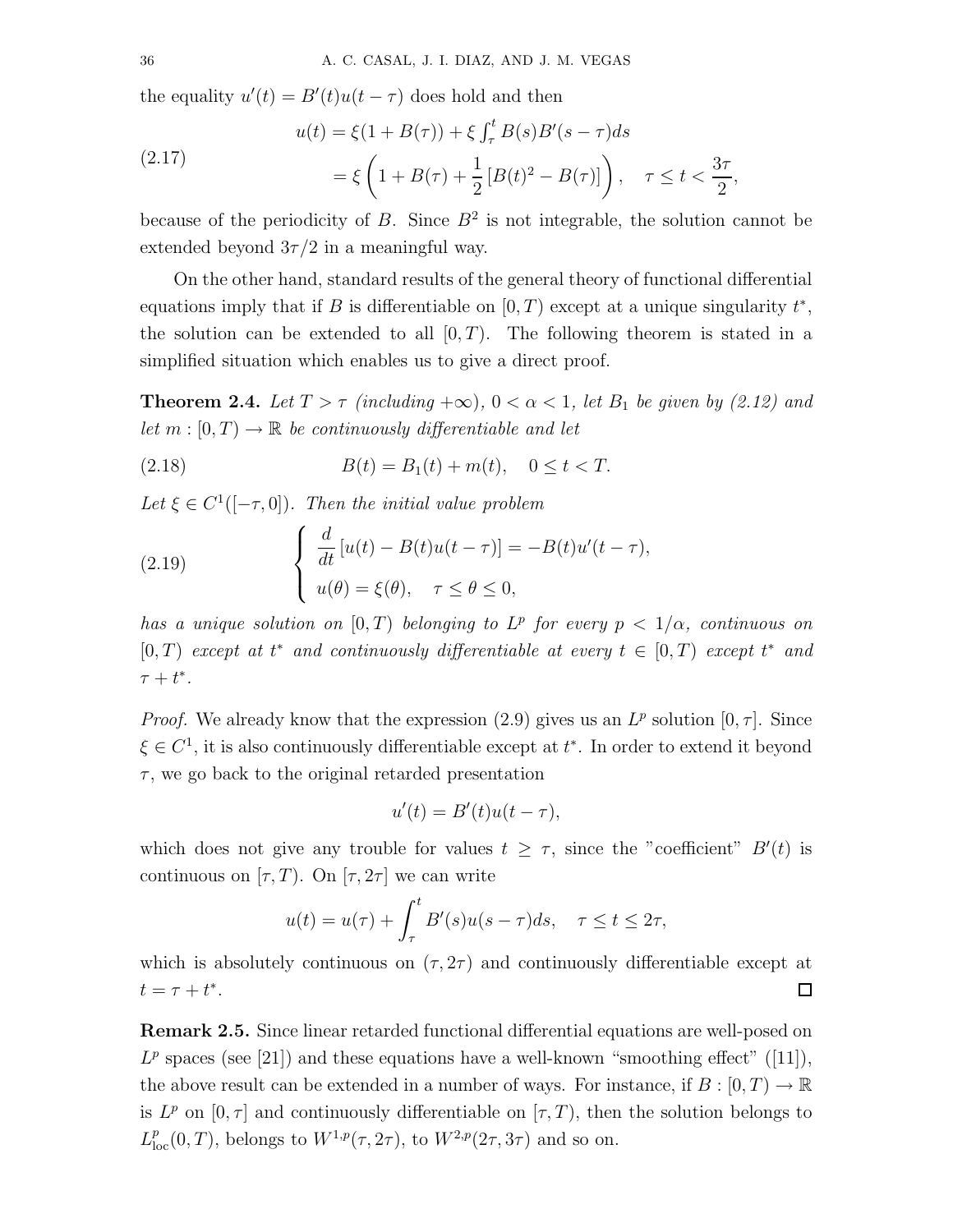2.5. Linear perturbations. The above analysis is easily adapted to the case

(2.20) 
$$
\begin{cases} u'(t) = \lambda u(t) + B'(t)u(t-\tau), & t > 0 \\ u(\theta) = \xi(\theta), & \tau \le \theta \le 0, \end{cases}
$$

by first applying the Euler change of variables  $v(t) = e^{-\lambda t}u(t)$ , which gives

(2.21) 
$$
v'(t) = -\lambda e^{-\lambda t} u(t) + e^{-\lambda t} \left[ \lambda u(t) + B'(t) u(t - \tau) \right]
$$

$$
= e^{-\lambda \tau} B'(t) v(t - \tau),
$$

and successively obtaining the equivalent neutral formulation

(2.22) 
$$
\begin{cases} \frac{d}{dt} \left[ v(t) - e^{-\lambda \tau} B(t) v(t-\tau) \right] = -e^{-\lambda \tau} B(t) v'(t-\tau), & t > 0, \\ v(\theta) = e^{-\lambda \theta} \xi(\theta), & \tau \le \theta \le 0, \end{cases}
$$

the representation for  $v(t)$ 

(2.23)  
\n
$$
v(t) = e^{-\lambda \tau} B(t) e^{-\lambda (t-\tau)} \xi(t-\tau) + \xi(0)
$$
\n
$$
- \int_0^t e^{-\lambda \tau} B(s) e^{-\lambda (s-\tau)} \left[ -\lambda \xi(s-\tau) + \xi'(s-\tau) \right] ds
$$
\n
$$
= \xi(0) + e^{-\lambda t} B(t) \xi(t-\tau) - \int_0^t e^{-\lambda s} B(s) \left[ -\lambda \xi(s-\tau) + \xi'(s-\tau) \right] ds,
$$

and the *representation* for  $u(t) = e^{\lambda t}v(t)$ 

(2.24) 
$$
\begin{cases} u(t) = e^{\lambda t} \xi(0) + B(t) \xi(t-\tau) \\ + \int_0^t e^{\lambda(t-s)} B(s) \left[ -\lambda \xi(s-\tau) + \xi'(s-\tau) \right] ds, \end{cases}
$$

which is very similar to (2.9). The qualitative statements of theorem 1 and the asymptotic expansion near  $t^*$  are translated to this case without change.

Similar results can be written for non-autonomous versions of the above equation

(2.25) 
$$
\begin{cases} u'(t) = \lambda(t)u(t) + B'(t)u(t-\tau), & t > 0, \\ u(\theta) = \xi(\theta), & \tau \le \theta \le 0, \end{cases}
$$

obtaining the representation

(2.26) 
$$
\begin{cases} u(t) = B(t)\xi(t-\tau) \\ \qquad + \int_0^t e^{\Lambda(t)-\Lambda(s)}B(s)\left[-\lambda(s)\xi(s-\tau) + \xi'(s-\tau)\right]ds, \end{cases}
$$

where  $\Lambda(t)$  is a primitive of  $\lambda(t)$  on [0,  $\tau$ ]. It suffices that  $\lambda \in L^1(-\tau, 0)$ , thus allowing for singularities on the coefficient  $\lambda$  which give rise to very interesting interactions with the singularities of B.

#### 2.6. The nonlinear case. Using Alekseev's variation-of-constants formula.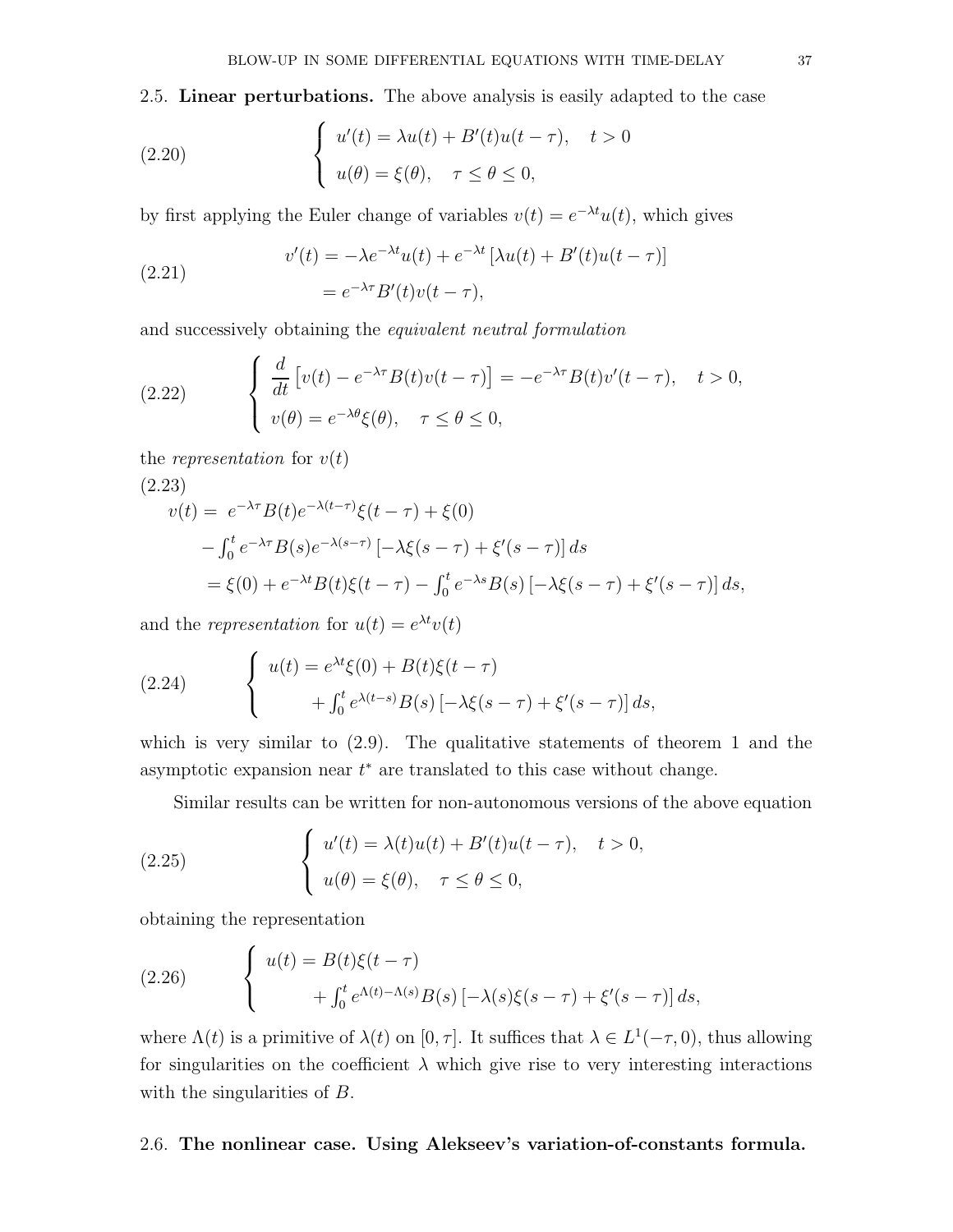2.6.1. A first nonlinear case. We now generalize the results presented above to the "partially nonlinear" case, that is

(2.27) 
$$
\begin{cases} u'(t) = B'(t)g(t, u(t-\tau)), & 0 < t < \tau, \\ u(\theta) = \xi(\theta), & \tau \le \theta \le 0, \end{cases}
$$

where  $g$  is  $C^1$ . By formally writing

(2.28) 
$$
B'(t)g(t, u(t-\tau)) = \frac{d}{dt}[B(t)g(t, u(t-\tau))] - B(t)\frac{d}{dt}[g(t, u(t-\tau))],
$$

we see that the equivalent neutral equation is completely similar to those obtained in the previous section, that is

(2.29) 
$$
\begin{cases} \frac{d}{dt} [u(t) - B(t)g(t, u(t-\tau))] = -B(t)\frac{d}{dt} [g(t, u(t-\tau))], & t > 0, \\ u(t) = \xi(t), & \tau \le t \le 0. \end{cases}
$$

On  $[0, \tau]$  we have (formally)

(2.30) 
$$
\begin{cases} u(t) = B(t)g(t,\xi(t-\tau)) + \xi(0) \\ -\int_0^t B(s)\frac{d}{ds}[g(s,\xi(s-\tau))] ds, \quad 0 \le t \le \tau. \end{cases}
$$

But if  $\xi \in W^{1,q}(-\tau,0)$  and g is  $C^1$ ,  $s \mapsto g(s,\xi(s-\tau))$  is also in  $W^{1,q}(-\tau,0)$  and the integral actually is an absolutely continuous function. Therefore, the representation or "asymptotic expansion"  $u(t) = B(t)g(t,\xi(t-\tau)) + AC$  is still valid.

If an additive term  $\lambda u(t)$  appears in the right-hand side, a similar analysis can be performed by means of the change of variable  $v(t) = e^{-\lambda t}u(t)$ , although the nonlinearity  $g(t, u(t-\tau))$  makes the integral representation much more complicated than  $(2.30).$ 

2.7. The fully nonlinear case. Let us now analyze the "fully nonlinear" case, that is

(2.31) 
$$
\begin{cases} u'(t) = f(t, u(t)) + B'(t)g(t, u(t-\tau)), & 0 < t < \tau \\ u(\theta) = \xi(\theta), & \tau \le \theta \le 0 \end{cases}
$$

where f is  $C^2$  and g is  $C^1$ . Its reduction to a "neutral form" is still possible:

(2.32) 
$$
\begin{cases} \frac{d}{dt} [u(t) - B(t)g(t, u(t-\tau))] \\ = f(t, u(t)) - B(t)\frac{d}{dt} [g(t, u(t-\tau))] , t > 0, \\ u(\theta) = \xi(\theta), \quad \tau \le \theta \le 0. \end{cases}
$$

However, the presence of the term  $f(t, u(t))$  makes the (formal) integration of both sides of the equation hard to deal with: instead of an explicit expression of  $u$ , it becomes an integral equation with u as the unknown, and it would be necessary to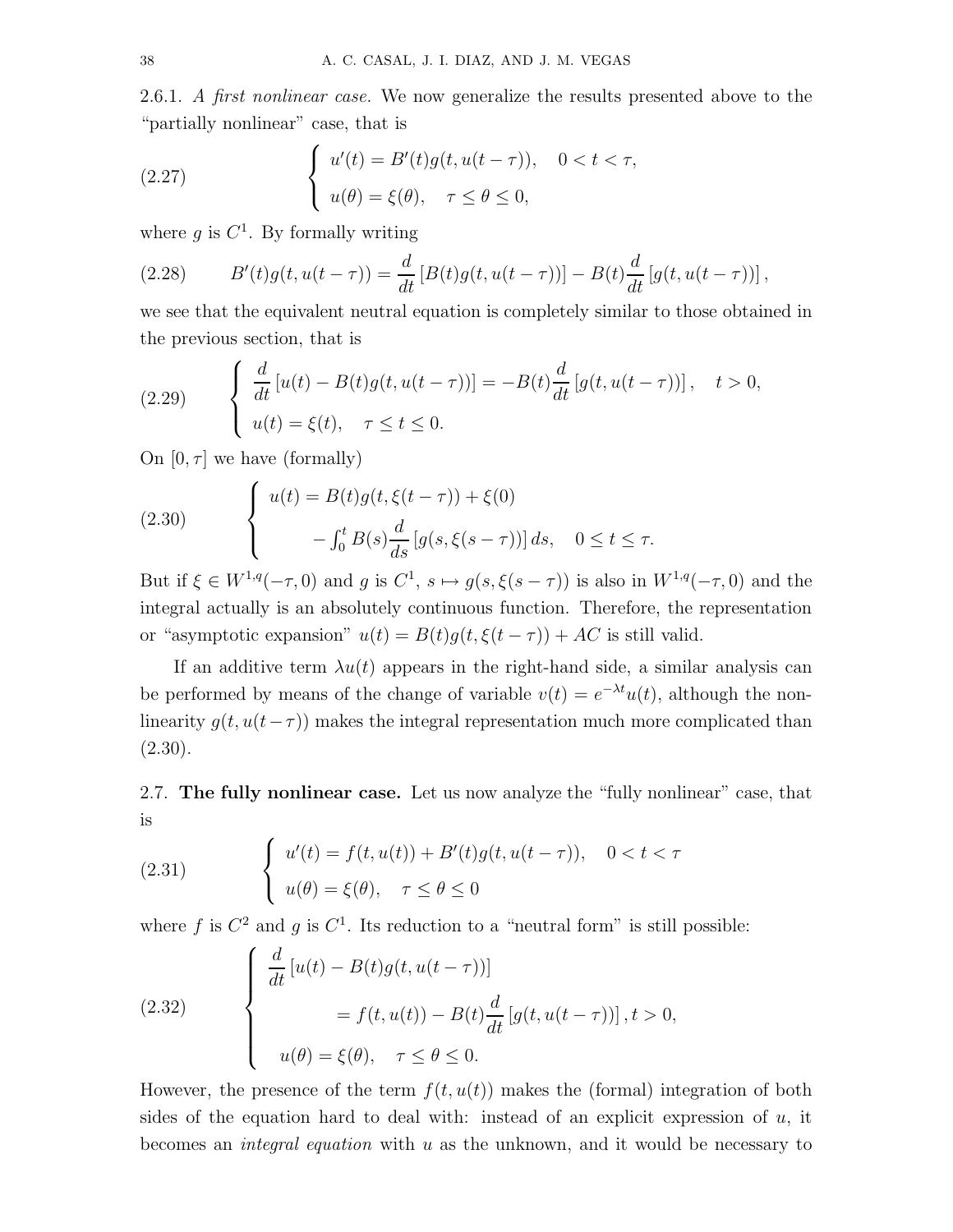choose the right function space in which the equation not only made sense but had a unique fixed point as well. In any case, the neutral formulation can be used to give a precise meaning to the equation, but we will not follow this approach here.

Instead, we will change our strategy and make use of a very useful, but littleknown mathematical device: Alekseev's nonlinear variation of constants formula. We now briefly recall this result in a very simple setting, which will suffice for our purposes. For more general statements and the proofs, see [12]:

**Proposition 2.6** (Alekseev's formula). Let  $f : \mathbb{R}^2 \to \mathbb{R}$  be  $C^2$  and  $G : \mathbb{R} \to \mathbb{R}$  be  $L^1_{loc}$ . Let  $y = \phi(t, t_0, \xi)$  represent the unique solution of the ODE

(2.33) 
$$
\begin{cases} y' = f(t, y(t)), \\ y(t_0) = \xi, \end{cases}
$$

and let  $\Phi(t, t_0, \xi) = \partial_{\xi} \phi(t, t_0, \xi)$ , where  $\partial_{\xi}$  denotes partial differentiation. Then  $\phi$  is  $C^2$ ,  $\Phi$  is  $C^1$  and the solution  $u(t)$  of the so-called "perturbed problem"

(2.34) 
$$
\begin{cases} u' = f(t, u(t)) + G(t), \\ u(t_0) = \xi, \end{cases}
$$

has the integral representation

(2.35) 
$$
u(t) = y(t) + \int_{t_0}^t \Phi(t, s, y(s)) G(s) ds,
$$

where  $y(t) = \phi(t, t_0, \xi)$  is the "unperturbed" or "reference" solution.

Remark 2.7.  $\Phi(t, t_0, \xi)$  satisfies  $\Phi(t, t, \xi) = 1$ .

Remark 2.8. Alekseev's formula is usually stated under stronger regularity conditions on  $G$ . However, it is very simple to check by direct differentiation that the function  $u(t)$  defined by (2.35) is an absolutely continuous solution of the (Carathéodory) equation (2.34). Alekseev's formula is usually applied to the more ambitious setting of having G depending on t and u, which is typical of control theory.  $(2.35)$  then becomes an integral equation and a more delicate analysis is required.

Fortunately, we can consider the retarded term as an external "forcing"

(2.36) 
$$
G(t) = B'(t)g(t, \xi(t-\tau)),
$$

and by setting  $t_0 = 0$ ,  $\xi = u(0) = \xi(0)$ ,  $y(t) = \phi(t, 0, \xi)$ , write (formally):

(2.37) 
$$
u(t) = y(t) + \int_0^t \Phi(t, s, y(s)) B'(s) g(s, \xi(s - \tau)) ds,
$$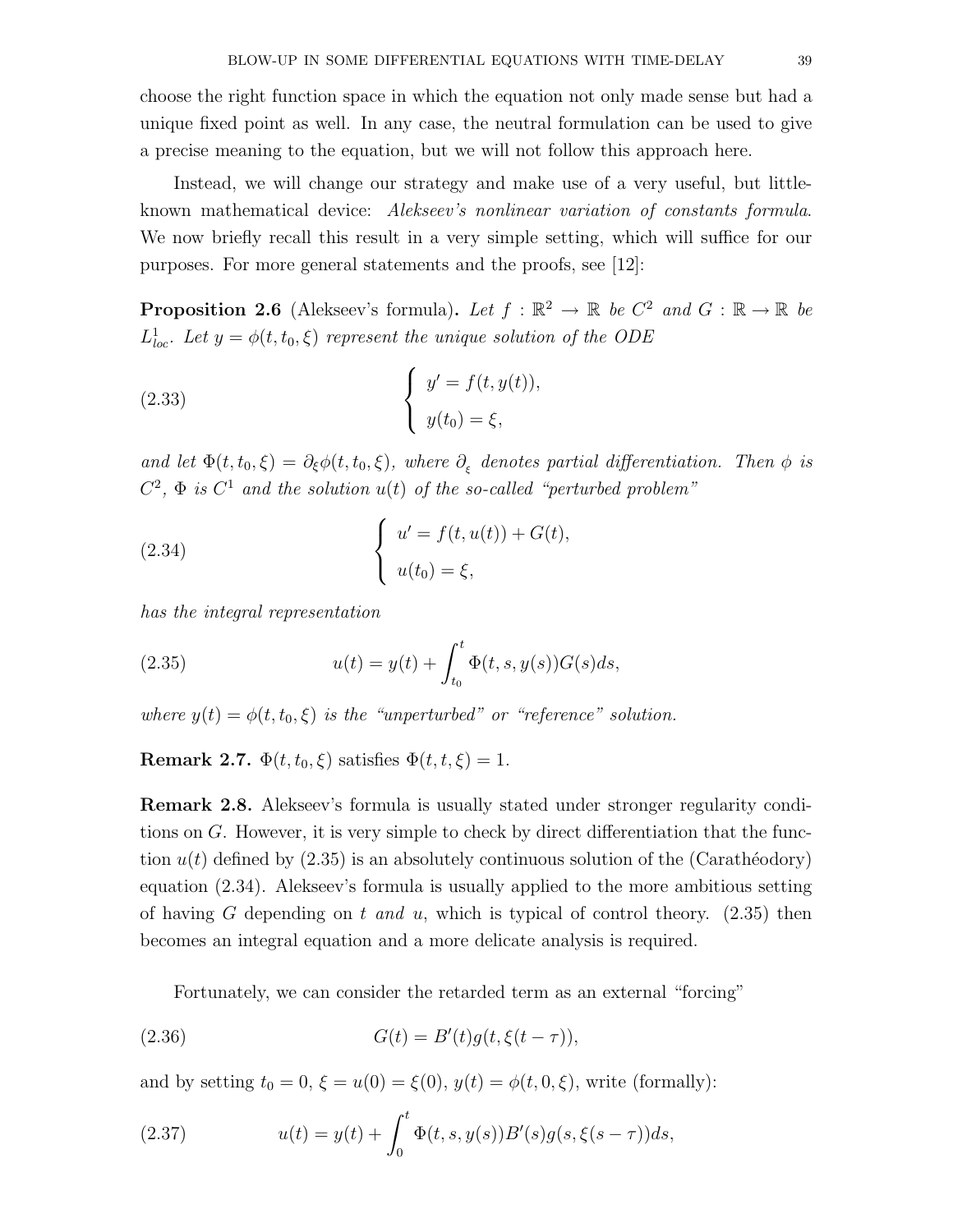and integrate by parts:

(2.38)  
\n
$$
u(t) = y(t) + [\Phi(t, s, y(s))B(s)g(s, \xi(s - \tau))]_{s=0}^{s=t}
$$
\n
$$
- \int_0^t B(s) \frac{d}{ds} [\Phi(t, s, y(s))g(s, \xi(s - \tau))] ds
$$
\n
$$
= y(t) + \Phi(t, t, y(t))B(t)g(t, \xi(t - \tau))
$$
\n
$$
- \int_0^t B(s) \frac{d}{ds} [\Phi(t, s, y(s))g(s, \xi(s - \tau))] ds.
$$

By the remark above,  $\Phi(t, t, y(t)) = 1$ . On the other hand, as we saw before, for  $\xi \in$  $W^{1,q}(-\tau,0)$  and  $g \in C^1$  the composite function  $s \mapsto g(s,\xi(s-\tau))$  is also  $W^{1,q}(-\tau,0)$ and so is its product by the  $C^1$  function  $\Phi(t, s, y(s))$ . Therefore, its derivative belongs to  $L^{q}(-\tau,0)$  and the indefinite integral, as in all the previous cases, is an absolutely continuous function. This means that the integration by parts is legitimate and we may state the following result, which is an extension of the previous ones. We may summarize the previous comments in the following way:

The initial value problem

(2.39) 
$$
\begin{cases} u'(t) = f(t, u(t)) + B'(t)g(t, u(t-\tau)), & 0 < t < \tau, \\ u(\theta) = \xi(\theta), & \tau \le \theta \le 0, \end{cases}
$$

with  $F \in C^2(\mathbb{R}^2)$ ,  $g \in C^1(\mathbb{R}^2)$  and initial function  $\xi$  in  $W^{1,q}(-\tau,0)$  can be given a precise integral sense in  $[0, \tau]$  by means of the neutral equivalent equation (2.32) and its unique solution u admits the integral representation

$$
(2.40) \quad u(t) = y(t) + B(t)g(t, \xi(t-\tau)) - \int_0^t B(s)\frac{d}{ds}[\Phi(t, s, y(s))g(s, \xi(s-\tau))]\,ds,
$$

(where  $y(t) = \phi(t, 0, \xi(0))$ ) as well as the "asymptotic expansion"

(2.41) 
$$
u(t) = B(t)g(t, \xi(t-\tau)) + AC,
$$

which gives the qualitative picture of the behavior of the solution near singularities of B.

## 3. THE PDE CASE

In order to avoid technicalities, let us consider the delayed linear heat equation with Neumann boundary conditions

(3.1) 
$$
(P_N) \quad \begin{cases} \frac{\partial u}{\partial t} - \Delta u = B'(t)u(t - \tau, x), & \text{for } (t, x) \in (0, +\infty) \times \Omega, \\ \frac{\partial u}{\partial n}(t, x) = 0, & \text{for } (t, x) \in (0, +\infty) \times \partial\Omega, \\ u(\theta, x) = \xi(\theta, x), & \text{for } (\theta, x) \in (-\tau, 0) \times \Omega, \end{cases}
$$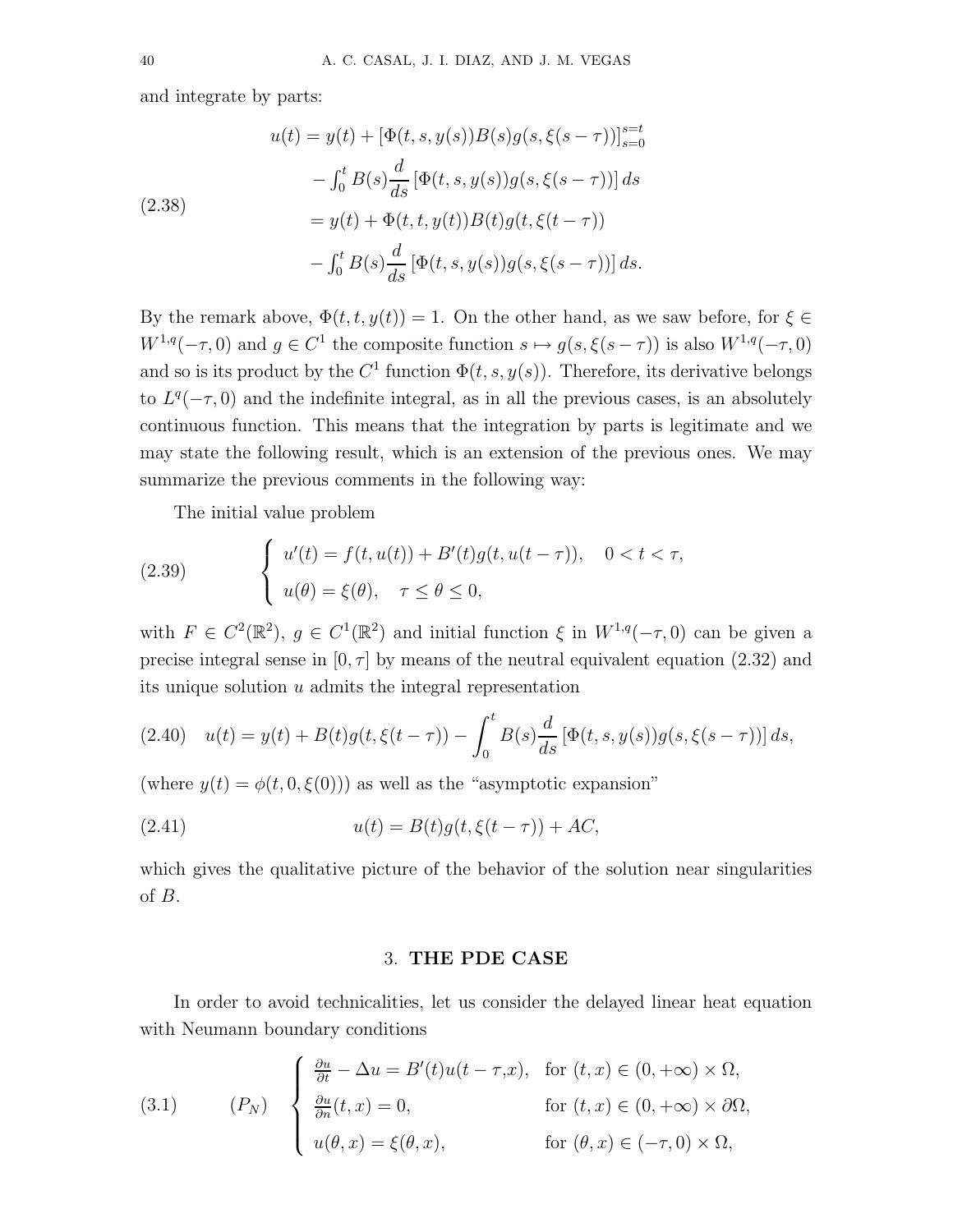where  $\Omega$  is a connected domain of  $\mathbb{R}^N$ ,  $N \geq 1$ , with smooth boundary, and concentrate on a simplified version of the single-singularity case

(3.2) 
$$
B(t) = \frac{a}{|t - t^*|^{\alpha}} + m(t),
$$

with  $m \in C^1([0,\tau])$ ,  $\alpha \in (0,1)$  and  $t^* \in (0,\tau)$ . It is well known (see, for instance, [10] or [22]) that on  $[0, t^*)$  the initial value problem is well defined for continuous initial functions  $\xi$  and has a unique solution. The possibility of extending the solution beyond t <sup>∗</sup> will be discussed later. Also, other function spaces and boundary conditions are easily treated by these methods.

We will also assume that  $B'(t) \geq 0$  (so that  $a > 0$ ) on  $[0, t^*$ ). The reason for this restriction will be explained below.

3.1. Separable solutions. Assume that the initial function is separable:  $u(x, t) =$  $\xi(t)\phi_0(x)$  for  $t \in [-\tau, 0]$  and  $x \in \Omega$ . It is then natural to look for solutions of the same type  $u = w(t)\phi(x)$ , thus obtaining

$$
w'(t)\phi(x) = w(t)\Delta\phi(x) + B'(t)w(t-\tau)\phi(x).
$$

In order to have a separable solution we divide by  $w(t)\phi(x)$  and observe that the assumed identity

$$
\frac{w'(t)}{w(t)} = \frac{\Delta \phi(x)}{\phi(x)} + B'(t)\frac{w(t-\tau)}{w(t)},
$$

can only hold if there exists a real constant  $\lambda$  such that

$$
\Delta \phi = \lambda \phi,
$$

(that is,  $\phi$  is an *eigenfunction* of  $\Delta$  with the given boundary conditions, with associated eigenvalue  $\lambda$ ) and w satisfies the delay-differential equation

(3.3) 
$$
\begin{cases} w'(t) = \lambda w(t) + B'(t)w(t-\tau), & \text{for } t \ge 0, \\ w(\theta) = w_0(\theta), & \text{for } t \in [-\tau, 0], \end{cases}
$$

which is of the type studied in Section 3.

This obviously requires that  $\phi_0(x) = \phi(x)$  be already an eigenfunction. Assuming this is the case, we have an explicit representation of these separable solutions from Section 3, namely (2.24):

(3.4)  
\n
$$
u(t,x) = w(t)\phi(x)
$$
\n
$$
= B(t)\xi(t-\tau)\phi(x)
$$
\n
$$
+ \phi(x)\int_0^t e^{\lambda(t-s)}B(s)\left[-\lambda\xi(s-\tau) + \xi'(s-\tau)\right]ds, \quad t \in [0,\tau].
$$

If  $\xi(t^* - t) > 0$  then  $w(t) = B(t)\xi(t - \tau) \to \infty$  as  $t \to t^*$ , and the same will happen for the separable solution on the region  $\{\phi > 0\}$ , while  $u(t, x) = w(t)\phi(x) \rightarrow -\infty$  as  $t \to t^*$  when  $\phi(x) < 0$ . Clearly, the opposite behavior takes place when  $\xi(t^* - t) < 0$ .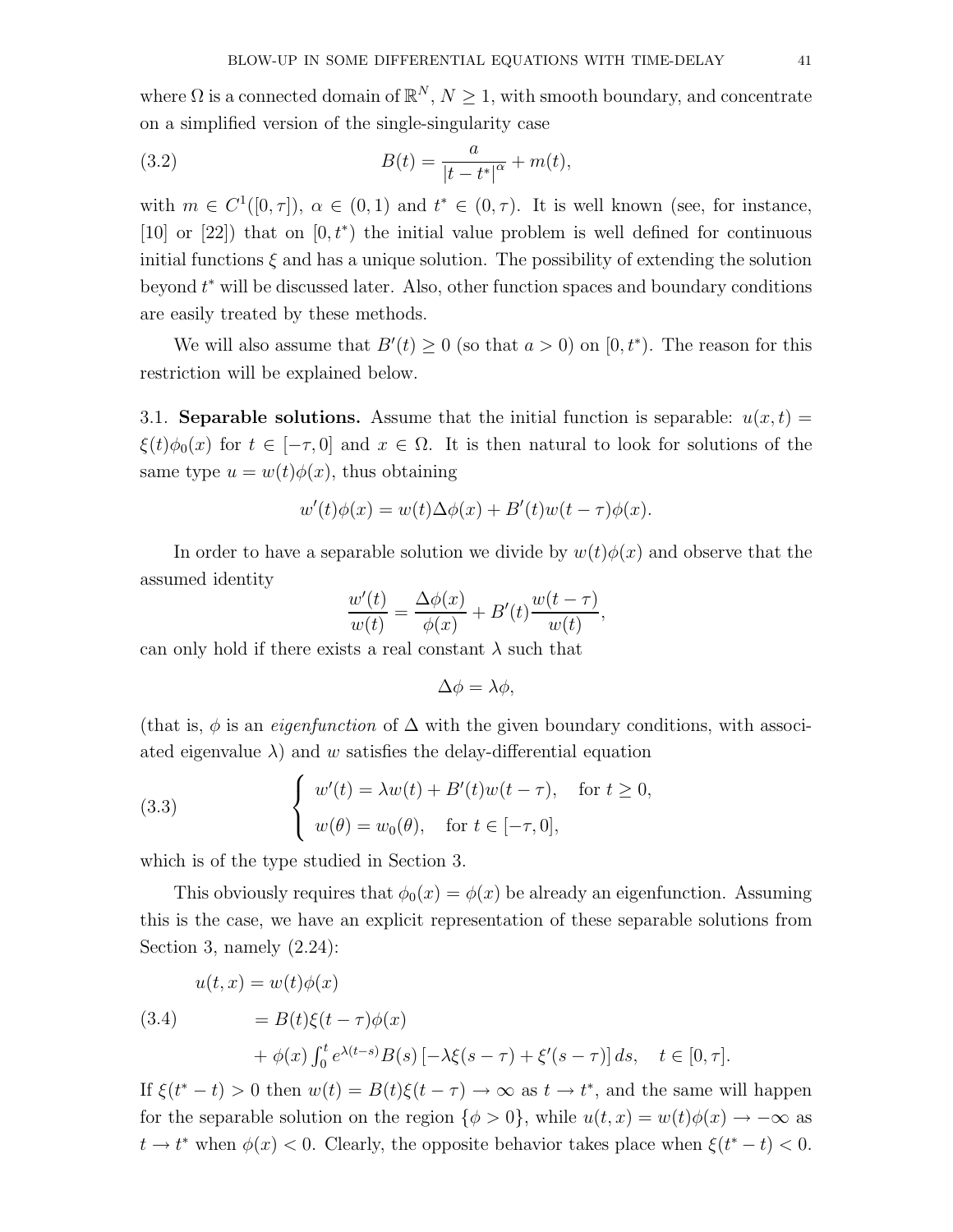In any case, we have *instantaneous blow-up* outside the nodal region  $\{x \in \Omega : \phi(x) =$ 0}, meaning that the explosion time is the same for all the points involved. The most important case from the practical viewpoint is that of  $\phi(x) \equiv 1$ , the first eigenfunction of  $\Delta$  with Neumann boundary conditions.

3.2. More general delay-PDEs with blowing-up solutions via comparison **arguments.** Now enters the sign condition  $B'(t) \geq 0$  on  $[0, t^*)$ , whose importance comes from the fact that some comparison arguments can be applied in this case, thus enlarging considerably the set of equations for which we get blowing-up solutions. Although our arguments also apply to the case of  $(NLDDE)$  here we merely state a simple version of more general results for  $(NLP<sub>N</sub>)$ , which will be enough for our purposes

**Proposition 3.1.** For  $i = 1, 2$ , consider the delayed reaction-diffusion equations

$$
(NLP_N) \quad \begin{cases} \n\frac{\partial u^i}{\partial t} - \Delta u^i = f^i(t, u^i(t, x), u^i(t - \tau, x)), & (t, x) \in (0, +\infty) \times \Omega, \\
\frac{\partial u^i}{\partial n}(t, x) = 0, & (t, x) \in (0, +\infty) \times \partial\Omega, \\
u^i(\theta, x) = \xi^i(\theta, x), & (\theta, x) \in (-\tau, 0) \times \Omega,\n\end{cases}
$$

where  $f<sup>i</sup>$  are locally Lipschitz in all its arguments and nondecreasing in its third variable, i.e.

(3.5) 
$$
p^{1} \leq p^{2} \Longrightarrow f^{1}(t, u^{1}, p^{1}) \leq f^{2}(t, u^{2}, p^{2}),
$$
  
for a.e.  $t \geq 0$ , for any  $u^{i}, p^{i} \in \mathbb{R}$ .

Let  $\xi^1$  and  $\xi^2$  be two initial functions, in  $C([-\tau,0]: L^p(\Omega))$  for some  $p \in [1,+\infty]$ , ordered as follows:

(3.6) 
$$
0 \le \xi^1(\theta, x) \le \xi^2(\theta, x), \text{ for any } \theta \in [-\tau, 0] \text{ and a.e. } x \in \Omega.
$$

Then there exists the corresponding weak solutions  $u^1(t, x)$ ,  $u^2(t, x)$ , in  $C([- \tau, T_{\text{max}}^i)$ :  $L^p(\Omega)$ , for some  $T_{\text{max}}^i \in (0, +\infty]$ , and they satisfy

$$
0 \le u^1(t, x) \le u^2(t, x), \quad \text{for all } t \in [-\tau, T^i_{\text{max}}), \ a.e. \ x \in \Omega.
$$

Proof. The existence of solutions is consequence of well-known results (see, e.g., the monographs [14], [10] and [22]). Most of the comparison results in the indicated literature are presented for the simper case in which  $f^1 \equiv f^2$  (see also other general references such as [20]). The case of (3.5) with  $f^1 \neq f^2$  is well known in the literature without delay (see, e.g. [6], [7] (Theorem 4.3) and the references indicated there) and can be easily adapted to the case of delayed equations (see, e.g. [13] Proposition 1).  $\Box$ 

Other boundary conditions are possible. The condition to be taken into account is that  $-\Delta$  with the given boundary condition generates a *positive semigroup* on the usual function spaces.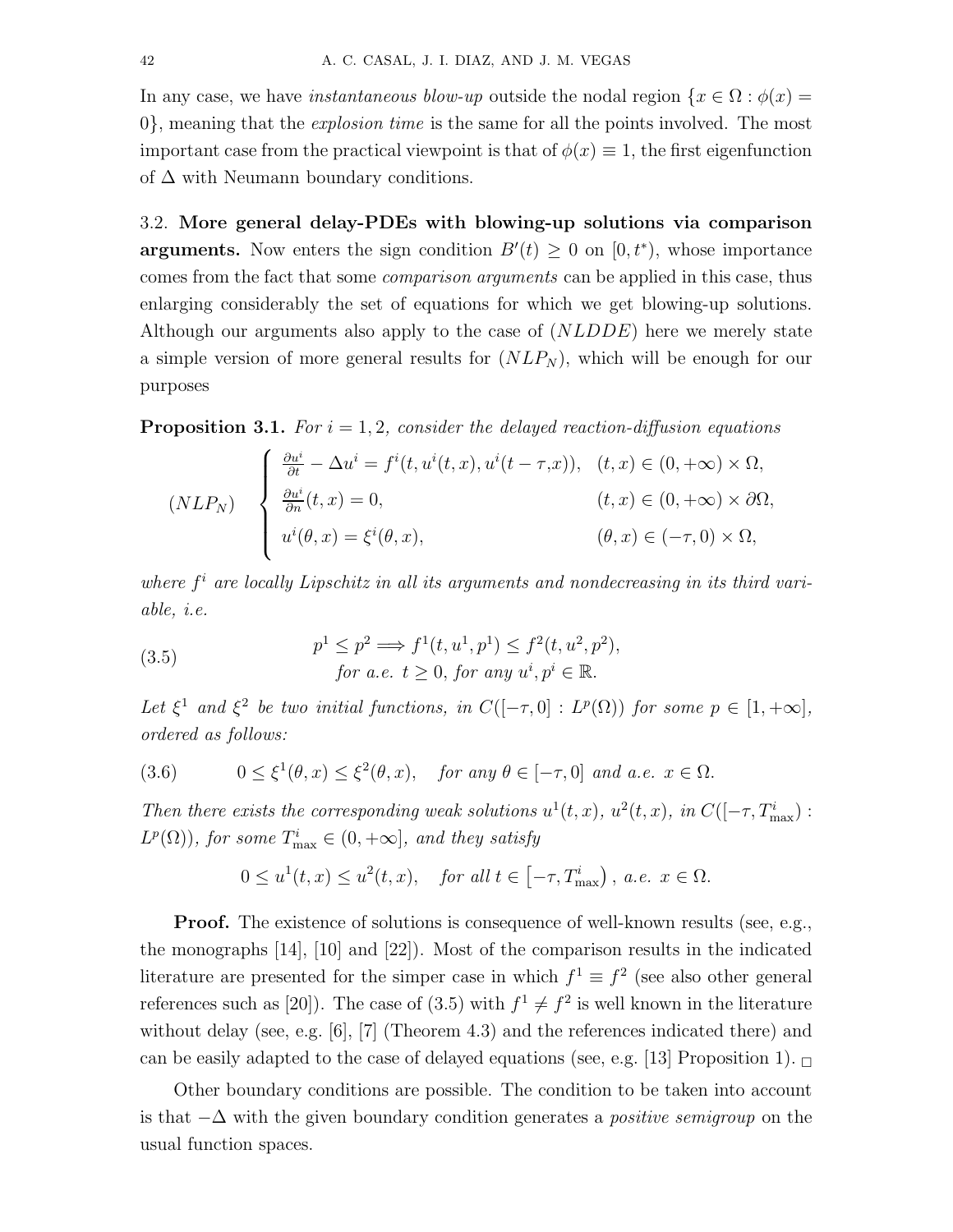Applying this result to our case, we have the following

**Theorem 3.2.** Assume that the initial function satisfies

(3.7) 
$$
\xi(\theta, x) \ge \xi_0(\theta)\phi(x), \quad \text{for } \theta \in [-\tau, 0], \ x \in \Omega,
$$

where  $\phi$  is an eigenfunction of  $\Delta$  with the Neumann boundary condition,  $\xi_0 \in W^{1,q}$  $(-\tau,0)$  and  $\xi_0(t^*-\tau) > 0$ . Assume (3.2) and let  $f(t,u,p)$  be locally Lipschitz in all its arguments, nondecreasing in its third variable, and such that

(3.8) 
$$
p^{1} \leq p^{2} \Longrightarrow B'(t)p^{1} \leq f(t, u, p^{2}),
$$
  
for a.e.  $t \geq 0$ , for any  $u, p^{1}, p^{2} \in \mathbb{R}$ .

Then, if  $u(x, t)$  is the solution of

$$
(NLP_N) \quad \begin{cases} \n\frac{\partial u}{\partial t} - \Delta u = f(t, u(t, x), u(t - \tau, x)), & (t, x) \in (0, +\infty) \times \Omega, \\
\frac{\partial u}{\partial n}(t, x) = 0, & (t, x) \in (0, +\infty) \times \partial\Omega, \\
u(\theta, x) = \xi(\theta, x), & (\theta, x) \in (-\tau, 0) \times \Omega,\n\end{cases}
$$

we have

(3.9) 
$$
u(x,t) \geq \left[\frac{a}{|t-t^*|^{\alpha}}\xi_0(t-\tau) + n(t)\right]\phi(x),
$$

where n is an absolutely continuous function on  $[-\tau, 0]$ . In particular, u blows up at some finite time  $T_{\text{max}} \leq t^*$  in the sense that

(3.10) 
$$
\lim_{t \to t^*} u(t, x) = \infty, \quad a.e. x \in \{x \in \Omega : \phi(x) > 0\}.
$$

*Proof.* Let  $w(t)$  denote the solution of the initial value problem  $(3.3)$ :

$$
\begin{cases}\nw'(t) = \lambda w(t) + B'(t)w(t-\tau), & \text{for } t \ge 0, \\
w(\theta) = \xi_0(\theta), & \text{for } \theta \in [-\tau, 0],\n\end{cases}
$$

where  $\lambda$  is the eigenvalue associated to the eigenfunction  $\phi$ . As before, the hypotheses on  $\xi_0$  imply that  $w(t)$  admits the asymptotic expansion

$$
w(t) = B(t)\xi(t-\tau) + n(t),
$$

where  $n(t)$  is absolutely continuous. On the other hand, the comparison result stated above implies that  $u(t, x) \geq w(t)\phi(x)$ , and the result is proved.  $\Box$ 

**Remark 3.3.** The theorem holds for the Dirichlet boundary condition without any change. For (possibly nonlinear) Robin boundary condition  $\partial u/\partial n+k(t, x, u)=0$ , for some nondecreasing function  $k(\cdot, \cdot, u)$  of u (a requirement imposed for the applicability of comparison arguments: see, for instance, [6]).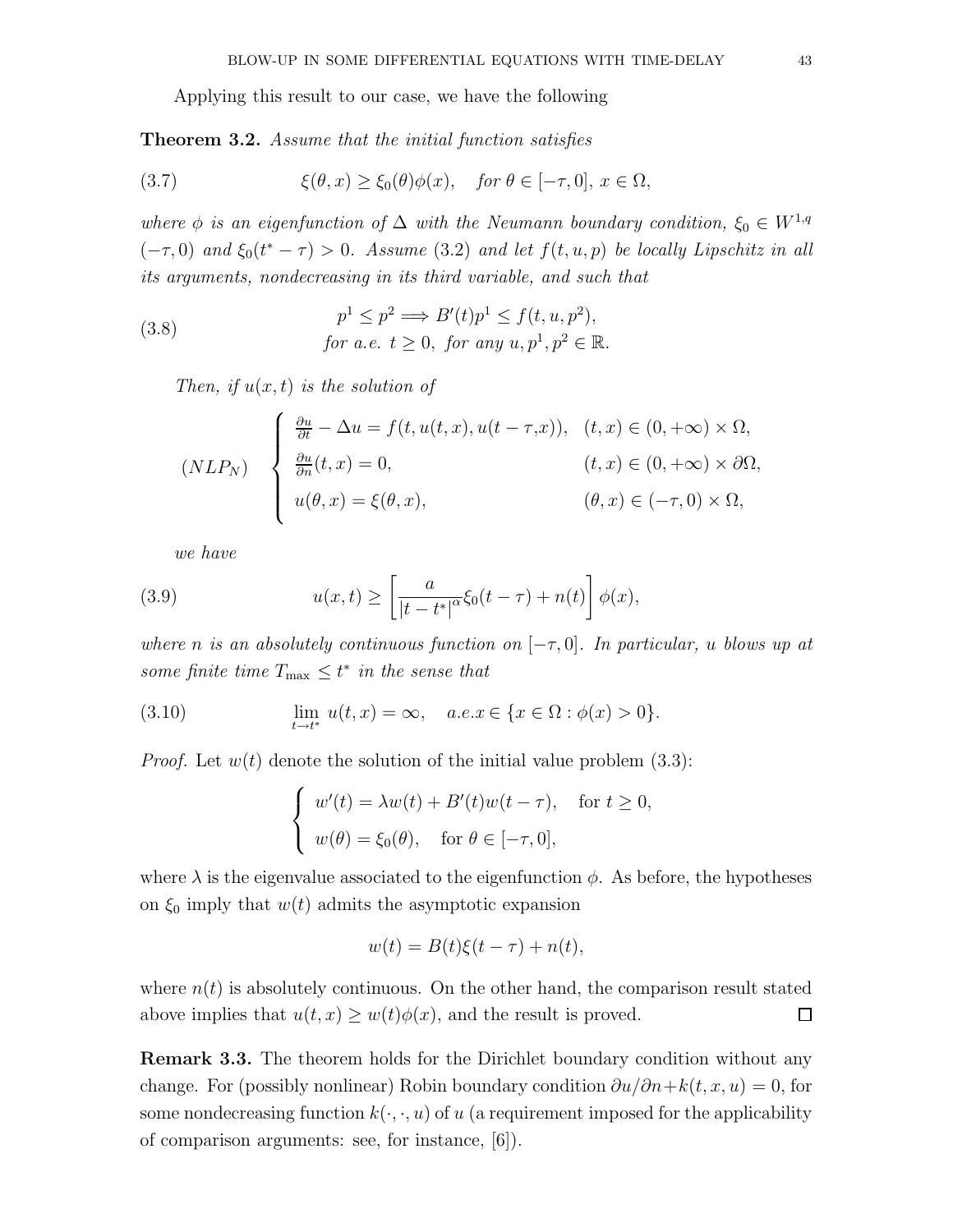Remark 3.4. For both Dirichlet and Neumann boundary conditions, if the initial function satisfies  $\xi(t, x) \geq \mu > 0$  in  $\Omega$ , we can always choose  $\phi$  to be the first eigenfunction, which does not change sign by the Krein-Milman theorem. We have then instantaneous blow-up on the whole domain  $\Omega$ .

**Remark 3.5.** In the region  $\{x \in \Omega : \phi(x) < 0\}$  the comparison argument does not give us any useful information, unless some symmetric condition  $u(\theta, x) \leq \tilde{\xi}_0(\theta)\phi(x)$ ,  $\tilde{\xi}_0(t^* - \tau) < 0$  holds.

3.3. Continuation beyond  $t^*$ . The question of existence of solutions on the whole interval  $[0, \tau]$  is more delicate since it involves performing some kind of integration by parts in order to define a suitable notion of generalized solution, as in Sections 2 and 3. The special structure of the right hand side of our equation, however, simplifies the situation, since the method of steps is directly applicable. Using the standard notation of abstract evolution equations in Banach spaces  $X$ , our basic equation is written as follows

(3.11) 
$$
\begin{cases} u'(t) = Au(t) + B'(t)u(t-\tau), & \text{in } X, \text{ for } t \ge 0, \\ u(\theta) = \xi(\theta), & \text{for } \theta \in [-\tau, 0], \end{cases}
$$

where  $u(t)$  is the function  $u(t)(x) = u(t, x)$ , the same for  $\xi$  and A is the abstract operator on X associated to  $-\Delta$  with Neumann boundary conditions. On the basic interval  $[0, \tau]$  we may express the solution by means of the variation of constants formula:

$$
u(t) = e^{At}\xi(0) + \int_0^t e^{A(t-s)}B'(s)\xi(s-\tau)ds, \quad 0 \le t \le \tau.
$$

Assume, again, (3.2). The fact that B' is not a function (and so  $u' \notin L^1(0, \tau : X)$ ) requires integration by parts, as in Section 3. By proceeding formally we arrive to a direct extension of equation (2.24), by substituting  $\lambda$  by  $A$ :

(3.12) 
$$
\begin{cases} u(t) = e^{At}\xi(0) + B(t)\xi(t-\tau) \\ + \int_0^t e^{A(t-s)}B(s) \left[ -A\xi(s-\tau) + \xi'(s-\tau) \right] ds, \end{cases}
$$

which we may use as definition of "generalized solution in  $W^{-1,p'}(0, \tau : X)$ " for some  $p = p(\alpha) > 1$  small enough. As an illustration, let us state a simple sufficient condition for a "generalized solution in  $W^{-1,p'}(0, \tau : L^2(\Omega))^n$  to exist:

**Theorem 3.6.** Let  $\xi \in C^2([-\tau,0] \times \overline{\Omega})$  satisfying  $\partial \xi / \partial n = 0$  on  $\partial \Omega$  for all  $\theta \in [-\tau,0]$ . Assume (3.2). Then the integral in (3.12) is well defined and the equation (3.11) has a "generalized solution in  $W^{-1,p'}(0,\tau:L^2(\Omega))$ " for some  $p=p(\alpha)>1$  small enough, and, so defined, at least, on  $[0, \tau]$ .

*Proof.* The hypotheses imply that  $\xi(t,.)$  belongs to the domain of A and the function  $s \mapsto \Delta \xi(s - \tau, \cdot) + \partial_t \xi(s - \tau, \cdot)$  is continuous from  $[0, \tau]$  into  $C(\overline{\Omega})$ . Therefore, its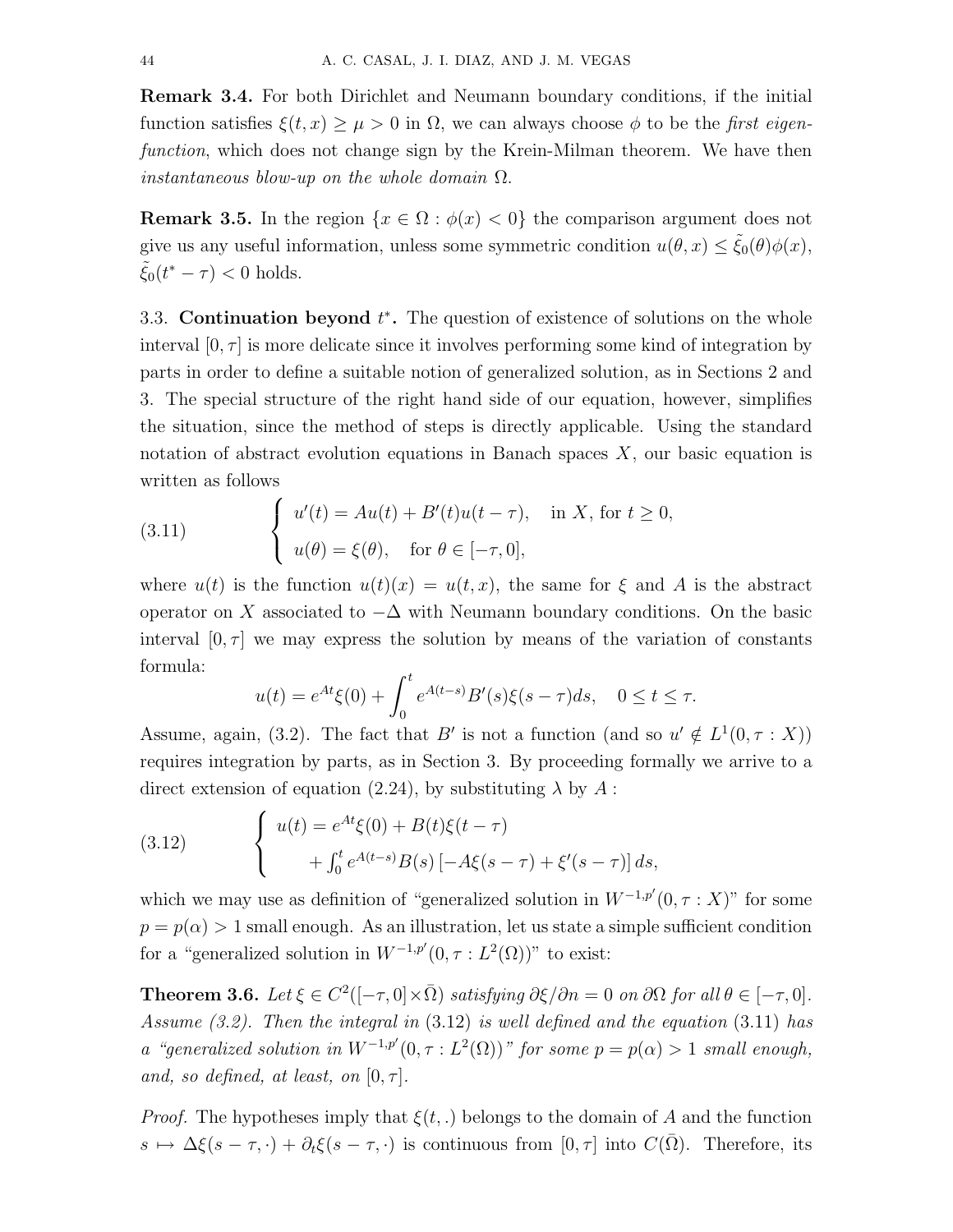product by the  $L^2$  function B is in  $L^2$ , and the integral is well defined (see Vrabie [19]).  $\Box$ 

Remark 3.7. As mentioned at the beginning of this paragraph, a complete treatment of the existence, uniqueness and continuation of generalized solutions of the PDE problem is complicated and it is currently under study by the authors. Our goal in this paper is to present the basic results concerning blow-up results for the main equation and to suggest some of the difficulties involved in its treatment, avoiding the technicalities as much as possible. This is the reason why we have excluded the explicit use of the theory of distributions, although it obviously lies behind many of the arguments we have employed in a more loose way in the text.

Acknowledgments. Research partially supported by the projects MTM2005- 03463 of the DGISGPI (Spain) and CCG06-UCM/ESP-1110 of the DGUIC of the CAM and the UCM. The authors thank the anonymous referee for some useful comments.

#### REFERENCES

- [1] S. Antontsev, J. I. Díaz, S. Shmarev, Energy methods for free boundary problems. Applications to nonlinear PDEs and Fluid Mechanics, Birkäuser, Boston, 2002.
- [2] Ph. Bénilan, M. G. Crandall and A. Pazy, Nonlinear evolution equations in Banach spaces. Book in preparation.
- [3] H. Brezis and T. Cazenave, A nonlinear heat equation with singular initial data. J. Anal. Math. 68 (1996), 277–304.
- [4] A. C. Casal, J. I. Díaz and J. M. Vegas, An extinction delay mechanism for abstract semilinear equations, XX CEDYA (XX Conference on Differential Equations and Applications, September 2007). Electronic Proceedings, Sevilla University.
- [5] C. Y. Chan, Blow-up and quenching phenomena due to concentrated nonlinear sources. Fifth International Conference on Dynamic Systems & Applications, May 2007. Proceedings of Dynamic Systems & Applications, Volume V (To appear). Dynamic Publishers.
- [6] J. I. Díaz, Solutions with compact support for some degenerate parabolic problems. Nonlinear Analysis, Theory, Methods and Applications. Vol.3, No.6, 831 847, 1979.
- [7] J. I. Díaz, Nonlinear Partial Differential Equations and Free Boundaries. Vol.I. Elliptic equations. Research Notes in Mathematics no. 106, Pitman, London, 1985.
- [8] A. Friedman, J. B. Mcleod, Blow-up of positive solutions of semilinear heat equation, Indiana Univ. Math. J. 34 (1985) 425–447.
- [9] A. F. Filippov, Differential equations with discontinuous righthand sides, Kluwer Academic, Dordrecht, 1988.
- [10] K. S. Ha: Nonlinear Functional evolutions in Banach spaces, Kluwer, AA Dordrecht, 2003.
- [11] J. K. Hale, Theory of functional differential equations, Springer, New York, 1977.
- [12] V. Laksmikantham, S. Leela, Differential an Integral Inequalities, vol I., Academic Press, New York, 1969.
- [13] R. H. Martin and H. L. Smith, Abstract Functional Differential Equations ad Reaction-Diffusion Systems, Trans. A.M.S., 231(1), (1990) 1–44.